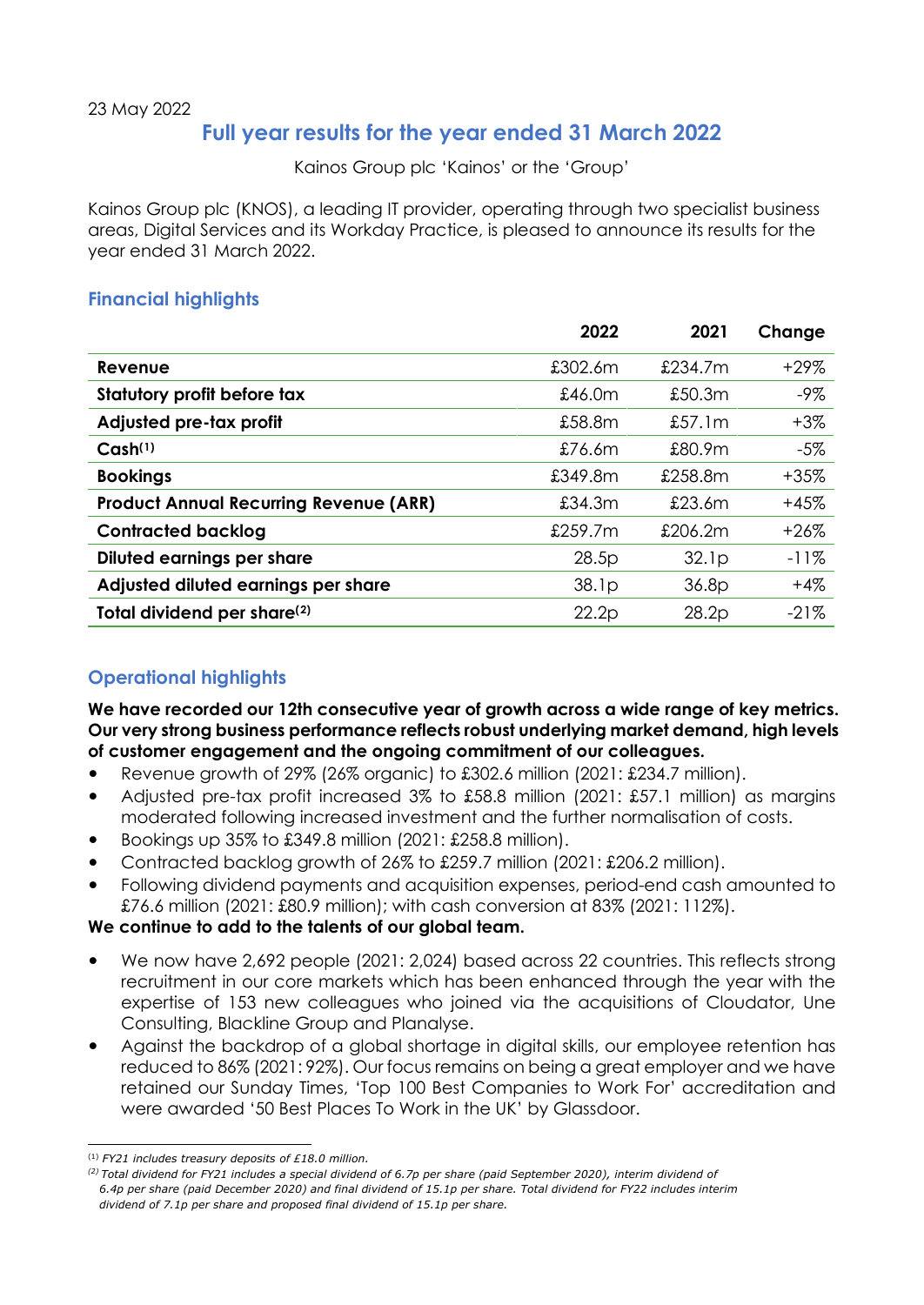#### **Excellent customer service drives customer satisfaction and retention, underpinning revenue growth.**

- Customer approval rating([3](#page-1-0)) remains high at 98% (2021: 98%).
- Existing customer revenue increased by 34% to £267.7 million (2021: £199.7 million).
- Customer numbers increased to 731 (2021: 546), an increase of 34%.

# **We continue with our ambition to be a responsible organisation.**

- We retained our carbon neutral status for 2022 and remain on track to achieve carbon net zero by 2025.
- Our gender balance improved, with the proportion of women in Kainos increasing to 33% (2021: 30%), ahead of the industry average of 19%([4](#page-1-1)) ; we remain committed to further improvement.
- We delivered over 1,100 work placements including targeted programmes aimed at improving gender diversity, supporting social mobility and for those students with special educational needs.

#### **In Digital Services, we continue to deliver significant digital transformation programmes across the public sector, healthcare and commercial sector.**

- This extensive project portfolio has driven very strong revenue growth of 24%, with revenues growing to £199.8 million (2021: £161.6 million).
- Customer demand remains very high across all sectors as digital transformation continues to be a business priority.

#### **We continue to be the leading pan-European Workday specialist and we have established a significant presence in the North American market.**

- Our Workday Services recorded very strong revenue growth of 45% (29% organic) to £70.9 million (2021: £49.0 million).
- Focused on the opportunity in North America, we have doubled our presence and now have 323 colleagues (2021: 142) based across USA, Canada and Argentina.

# **Our Workday-related products, Smart Test and Smart Audit, achieved very strong growth, particularly in North America.**

- Smart product revenues grew 32% to £31.9 million (2021: £24.2 million); at the same time the Annual Recurring Revenue (ARR) increased 45% to £34.3 million (2021: £23.6 million).
- We continued to invest in our Smart products, increasing our R&D expenditure by 67%, to £6.0 million (2021: £3.6 million), all of which was expensed during the year.

## **Our focus on sector diversification has ensured that we have built a robust and wellbalanced business across sector and region.**

- Overall, our revenues: 41% Commercial, 37% Public Sector and, 22% Healthcare.
- Commercial revenues are up 53% to £123.8 million (2021: £81.1 million).
- Public sector revenues are up 5% to £111.0 million (2021: £105.5 million).
- Healthcare revenues are up 41% to £67.9 million (2021: £48.1 million).
- International revenues are up 48% to £87.0 million (2021: £59.0 million).

<span id="page-1-0"></span>*<sup>(3)</sup>* Data from all completed customer surveys in the year. There are five possible designations: 'Poor', 'Satisfactory', 'Good', 'Very Good' or 'Excellent'; the rating reflects the percentage of customers that rate our performance 'Good' or better.

<span id="page-1-1"></span>*<sup>(4)</sup> BCS diversity report 2021: Women in IT.*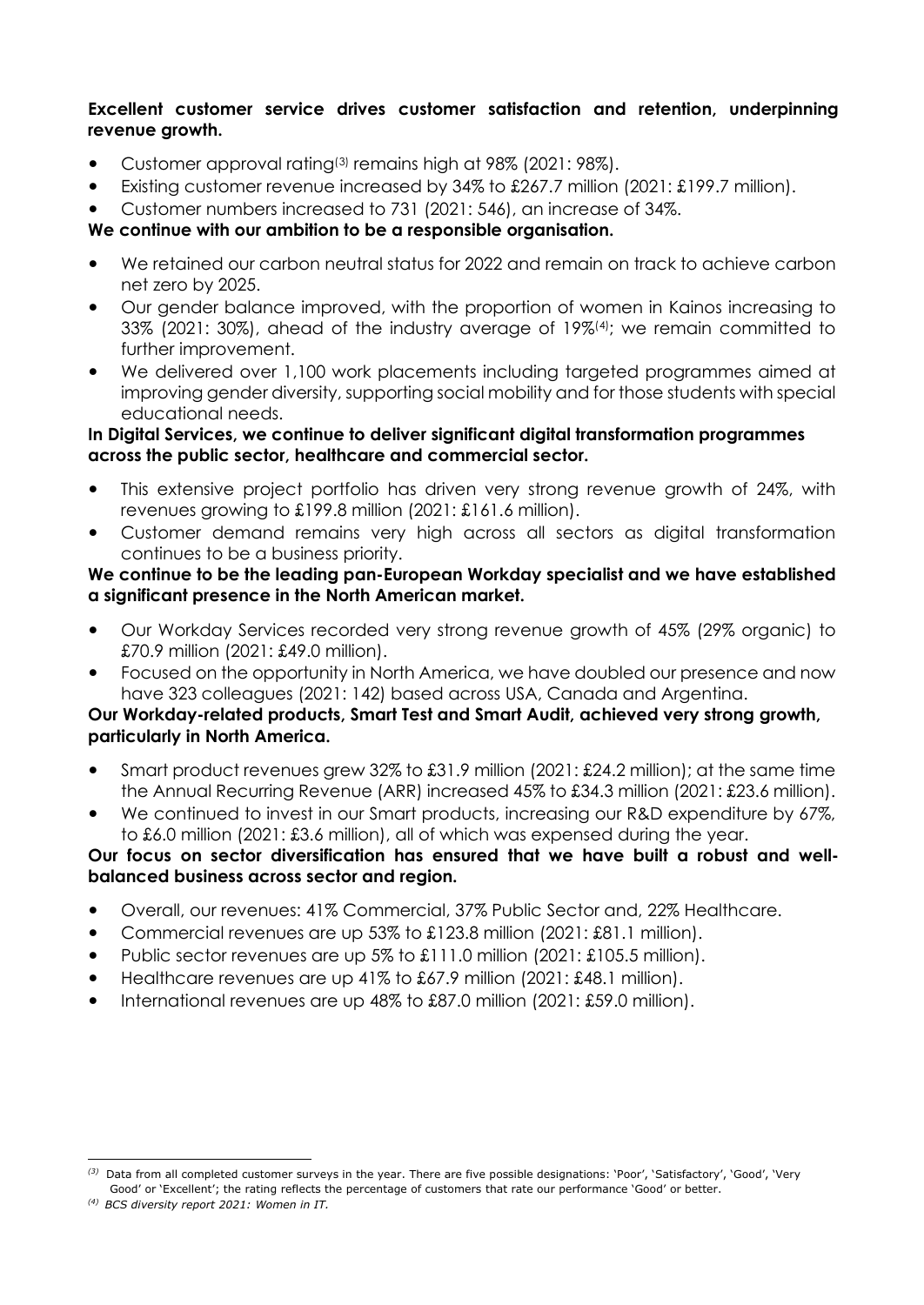#### **Commenting on the results, CEO Brendan Mooney said:**

"Our latest business results outline the consistency of our long-term performance, as we recorded our twelfth consecutive year of growth – in terms of people, customers, revenue and profitability.

Over those twelve years, we have helped organisations drive their digital transformation programmes and realise their ambitions. That digitalisation trend gathered further pace during the pandemic as our customers responded to the changing ways of delivering essential services to citizens, patients, customers, and employees.

That sustained demand, and the trust that our customers have placed in Kainos, has allowed our business to thrive and this year we continued to pass significant milestones. We now have over 2,600 colleagues and over 700 customers, whilst our revenues have exceeded £300 million.

In similar fashion, our business is becoming increasingly global. Over two-thirds of our customers are based in Central Europe and North America, with one-third of our colleagues based in the same regions.

Looking forward, we remain confident in our business as the demand for our services has never been higher, our reputation for delivery continues to flourish, while the scale and capability of our organisation continues to grow at pace.

Underpinning that confidence is the quality and talents of our colleagues. Their expertise, experience and energy have been the driving force behind all that we have achieved. We share their excitement about the future – the journey is just starting."

#### **For further information, please contact**

| <b>Kainos</b>                                                                      | <b>via FTI Consulting LLP</b> |
|------------------------------------------------------------------------------------|-------------------------------|
| Brendan Mooney, Chief Executive Officer<br>Richard McCann, Chief Financial Officer |                               |
| <b>Investec Bank plc</b><br>Patrick Robb / Ben Griffiths                           | +44 20 7597 5970              |
| <b>Canaccord Genuity</b><br>Simon Bridges / Andrew Potts                           | +44 20 7523 4606              |
| <b>FTI Consulting LLP</b><br>Matt Dixon / Dwight Burden / Kwaku Aning              | +44 20 3727 1000              |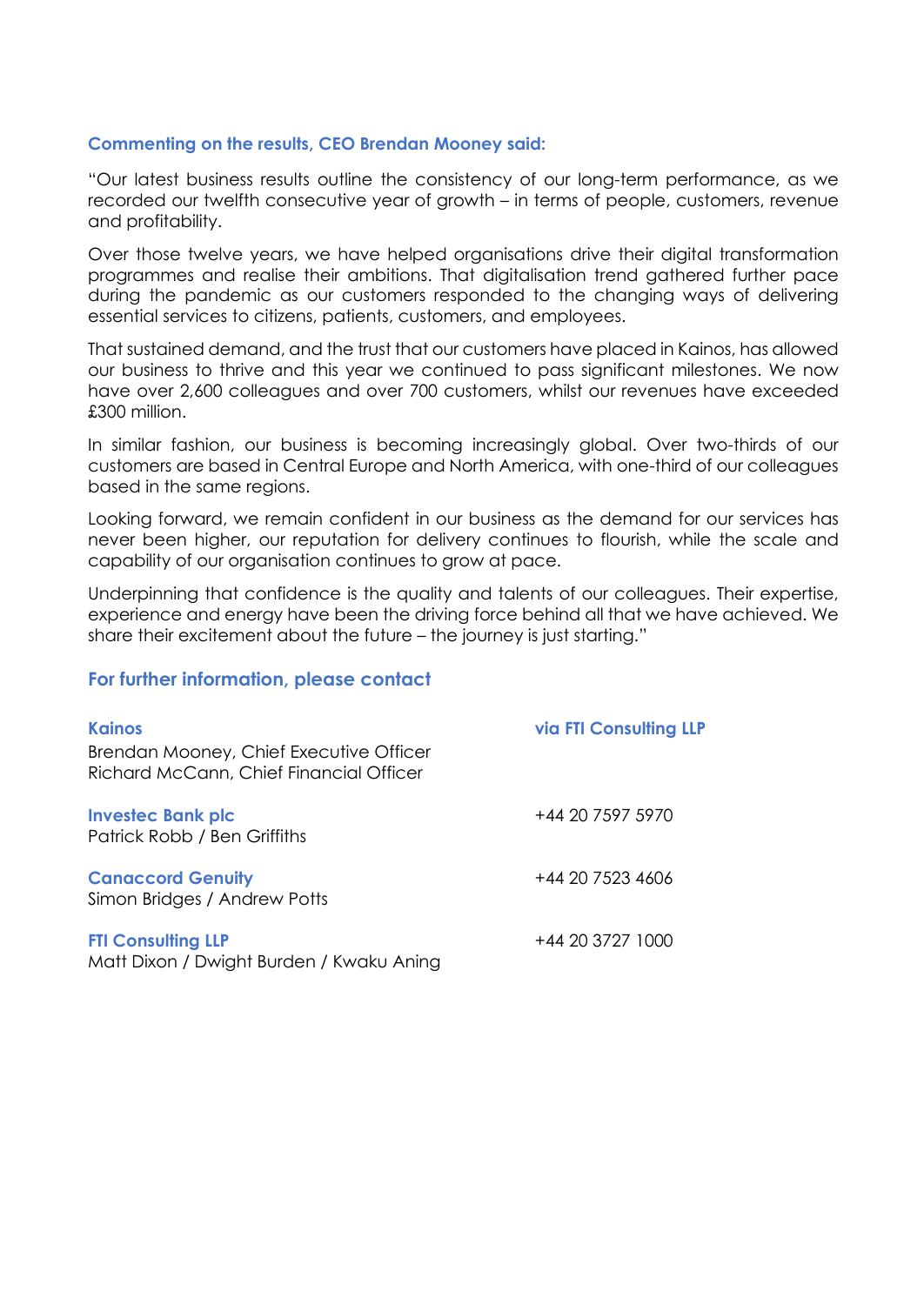# **About Kainos Group plc**

Kainos Group plc is a UK-headquartered IT provider, across two specialist business areas, Digital Services and its Workday Practice.

The Group's Digital Services include full lifecycle development and support of customised digital services for public sector, healthcare and commercial customers. These transformative solutions encompass a range of services from experience design to artificial intelligence and cloud to deliver truly intelligent solutions that are secure, accessible and cost-effective.

The Group's Workday Practice is one of Workday, Inc.'s most respected partners. As a fullservice partner, we are experienced in complex deployment and integrations, and the leader in Workday test automation. We are trusted by our customers to launch, test, expand and safeguard their Workday systems.

Kainos has over 2,600 people across 22 countries in Europe and the Americas.

Kainos is listed on the London Stock Exchange (LSE: KNOS), for further information, please visit our website: **[www.kainos.com.](http://www.kainos.com/)**

# **Definition of terms**

We use the following definitions for our key metrics:

*Adjusted pre-tax profit:* profit before tax excluding the effect of share-based payment expense, acquisition-related expenses including amortisation of acquired intangible assets and post-combination remuneration expense (relating to contingent deferred consideration subject to future service conditions).

*Annual Recurring Revenue (ARR):* the value at the end of the accounting period of the software and subscription recurring revenue annualised.

*Backlog:* the value of contracted revenue that has yet to be recognised.

*Bookings:* the total value of sales contracted during the period.

*Carbon net zero:* any CO2, released into the atmosphere from a company's entire value chain is reduced as much as possible and the rest is removed.

*Carbon neutral:* any CO<sub>2</sub> released into the atmosphere from a company's entire value chain activities is balanced by an equivalent amount being removed.

*Cash conversion:* cash generated from operating activities as a percentage of adjusted EBITDA.

*Adjusted EBITDA:* calculated as being adjusted pre-tax profit excluding interest, tax, depreciation of property, plant and equipment and right-of-use assets, and amortisation of intangible assets.

*Net revenue retention (NRR):* is the percentage of recurring revenue from existing customers we retained over the year. This considers increases or reductions in customer spending and those customers where the engagement has ended; it does not include revenue from new customers. NRR therefore shows how our business could continue to grow solely from our current customer base alone, without acquiring any new ones.

*Organic revenue:* our revenues excluding revenue from acquisitions completed in the year.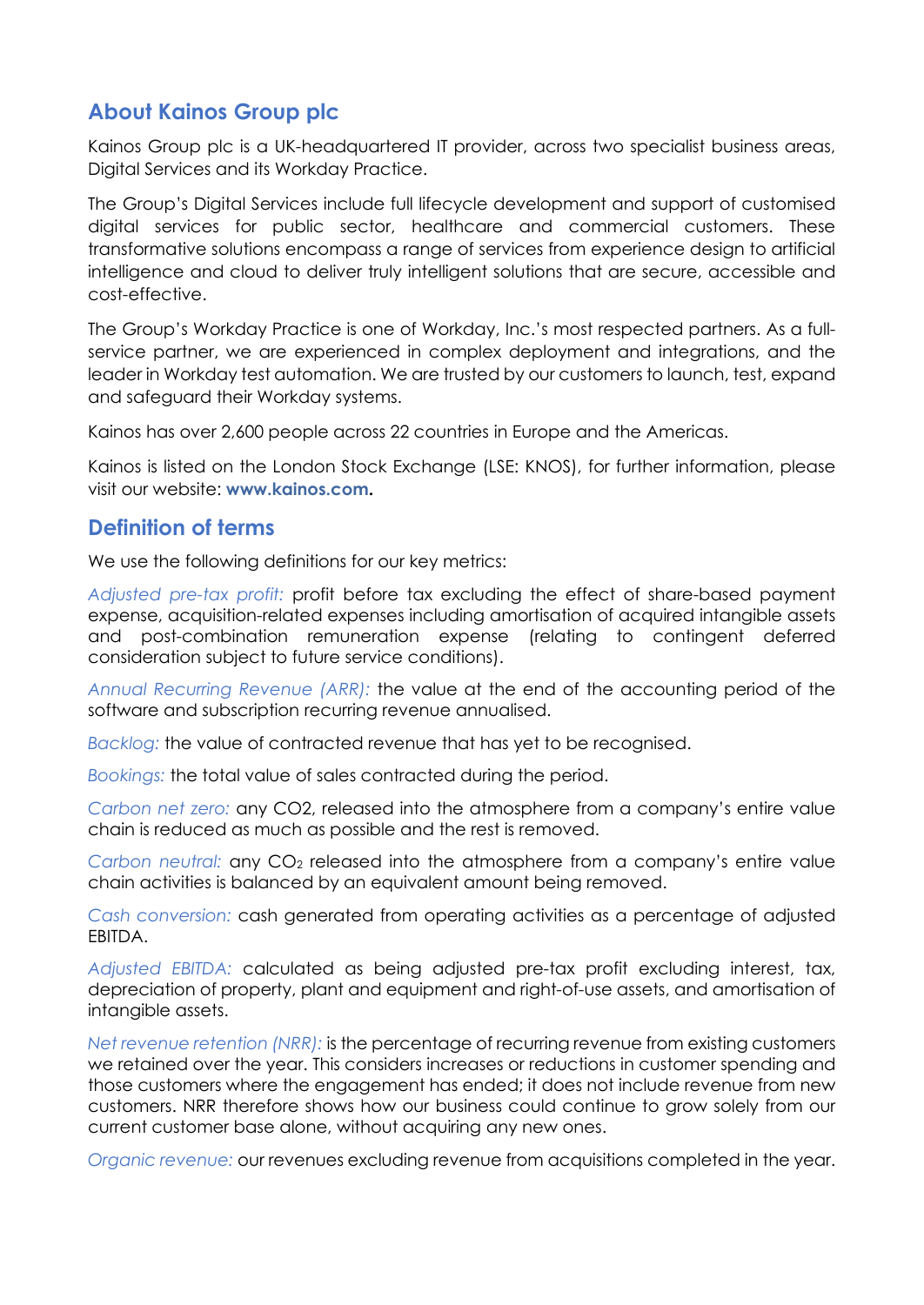*Software as a service (SaaS):* is a software distribution model that delivers application programs over the Internet, with users typically accessing the program through a web browser. Users pay an on-going subscription to use the software rather than purchasing it once and installing it.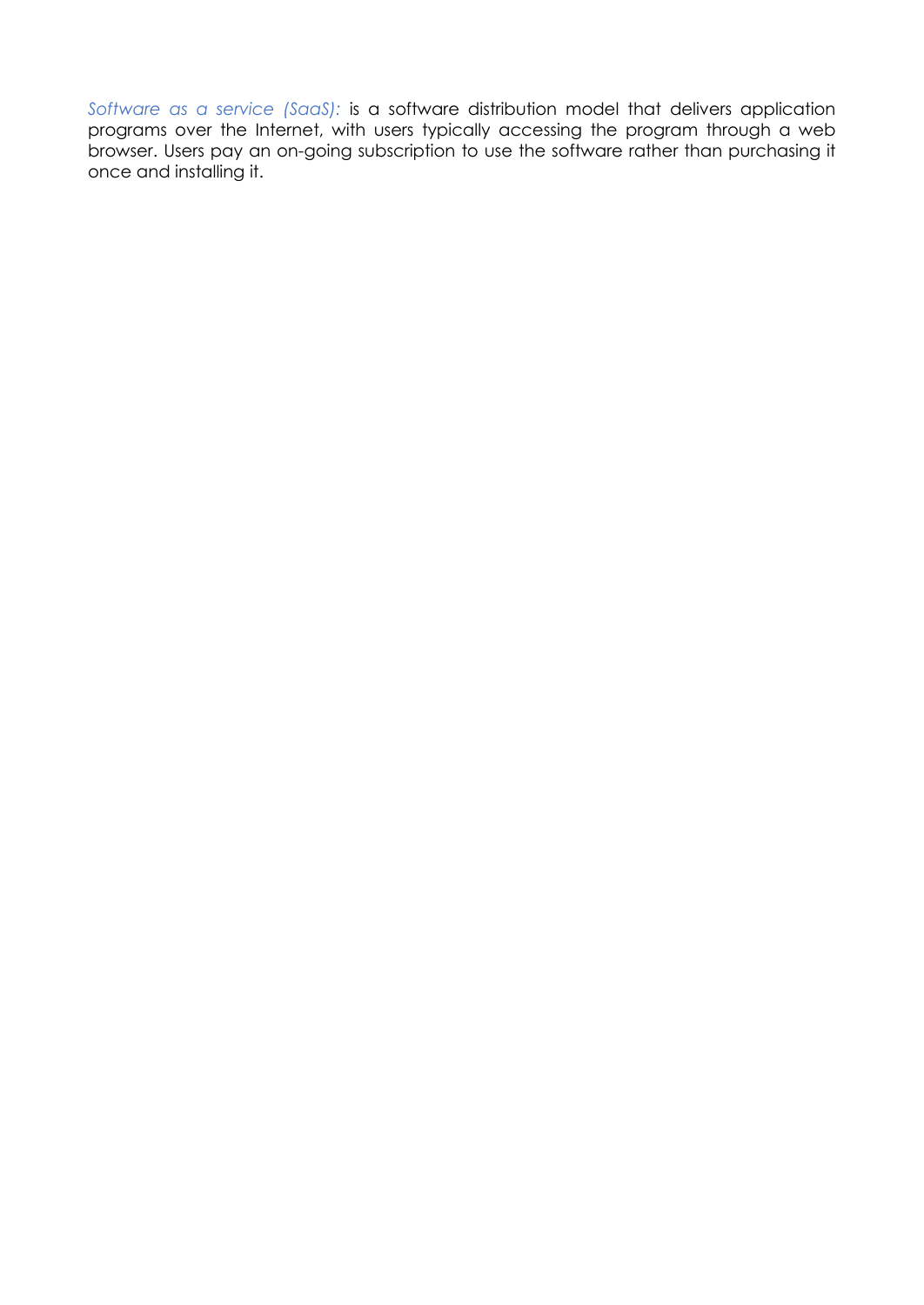# **Kainos at a glance**

We are a UK-headquartered IT provider, operating through two specialist business areas, Digital Services and our Workday Practice.

#### **Purpose**

Our purpose is to help our customers with their most challenging projects and, together with our partners, help them build the capability to succeed in the digital age.

#### **Our operating divisions**

#### *Digital Services*

*FY22 revenue: £199.8 million, 66% of Group total, 5-year growth: 28% CAGR.*

Our Digital Services division helps our customers to solve their business problems by using technology, enabling them and their users to work smarter, faster and better.

Working collaboratively with customers around the world, our innovative and transformative solutions are secure, accessible, cost-effective, and take a user-first approach. We leverage the benefits of the public cloud and enable customers to utilise their data to drive better decision-making.

In the public sector, we have delivered projects helping more than 60 million citizens, while saving our customers hundreds of millions of pounds.

In the commercial sector, customers trust us to provide digital transformation programmes that evolve their services, delivers efficiencies, increases their capabilities and future-proofs their businesses.

In healthcare, we help providers deliver a service that is faster, more cost-effective and patient centric.

We deliver services to over 130 clients, including the Foreign, Commonwealth and Development Office (UK), the Defence and Science Laboratory (UK), NHS England (UK), Concardis (Germany) and Hello Fresh (Germany).

## *Workday Practice*

Our Workday Practice is closely linked to Workday, Inc.'s software suite, which includes cloud-based software for Human Capital Management (HCM), Financial Management and Planning, enabling enterprises to organise their staff efficiently and support their financial reporting requirements.

#### *Workday Services*

*FY22 revenue: £70.9 million, 23% of Group total, 5-year growth: 50% CAGR.*

In our Workday Services business, we provide consulting, project management, integration and post-deployment services for Workday's software suite. We work with clients globally and have an outstanding relationship with Workday, Inc.

With over 100 international clients, we are proud to work with Kion Group (Germany), Shopify (Canada), Kone (Finland), TransferWise (UK), ASOS plc (UK), Takeaway.com (Netherlands) and Match.com (USA).

#### *Smart product suite*

*FY22 revenue: £31.9 million, 11% of Group total, 5-year growth: 42% CAGR.*

We have developed two proprietary software tools, Smart Test and Smart Audit.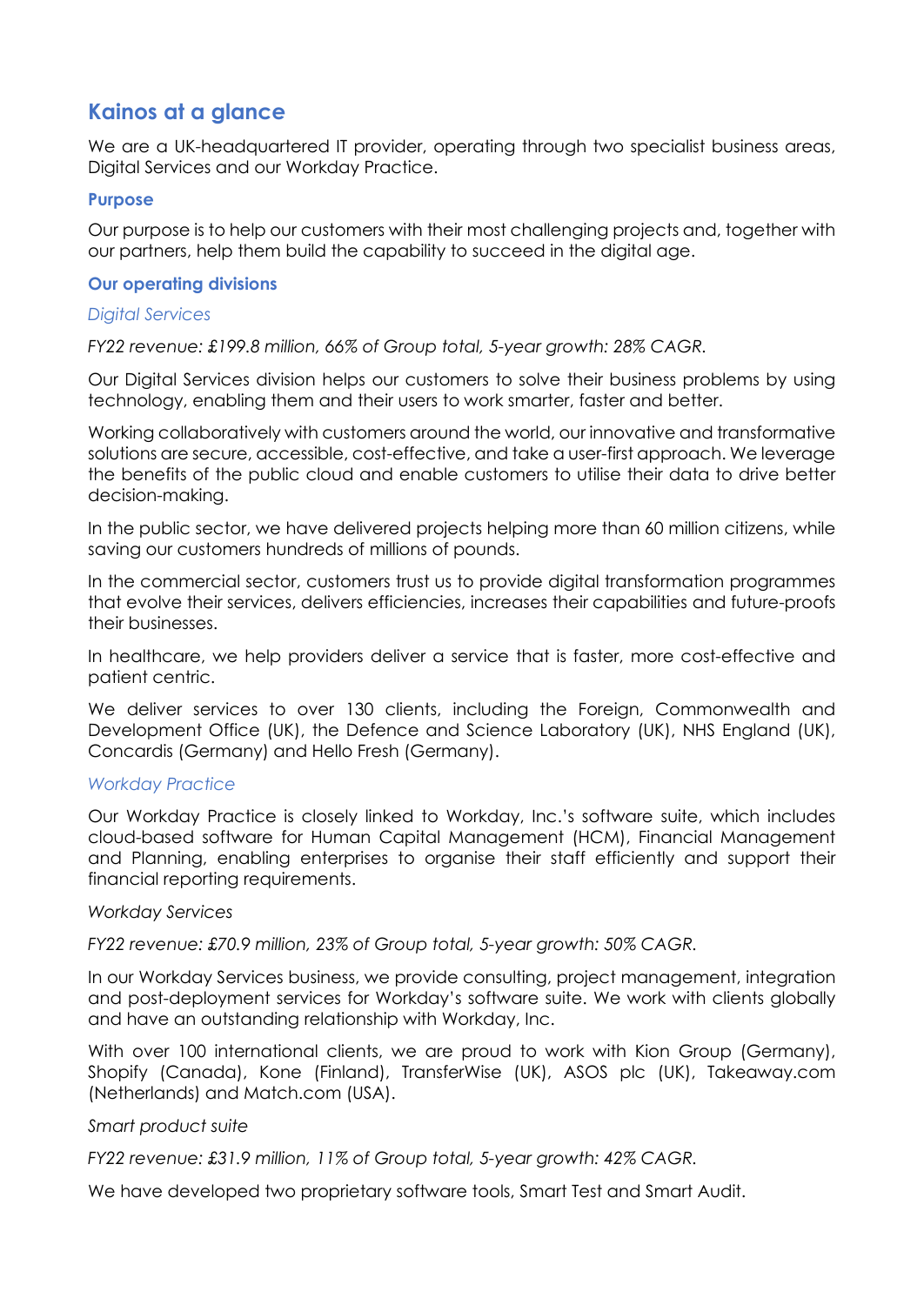Smart Test allows Workday customers to automatically test and verify that their unique Workday configuration is operating effectively, both during implementation and in live operation. Smart Test is the leading automated testing platform specifically designed for Workday.

Smart Audit is our compliance monitoring tool that allows Workday customers to maintain operational controls over their Workday HCM and Financials environments, particularly in the areas of Segregation of Duties, Privileged Access Controls and Personal and Sensitive employee data protection.

Both tools are implemented as cloud-based Software as a Service (SaaS) solutions and customers utilise them on a subscription basis.

Smart Test was launched in 2013 and is now used by over 300 clients, including Salesforce (USA), Whole Foods (USA), Xero (New Zealand), Netflix (USA), CapitalOne (USA), Servicenow (USA), Aegon (Netherlands) and Condé Nast (USA).

Smart Audit was launched in 2021 and is now used by over 40 clients, including SpencerStuart (USA), Chanel (UK), Rand Corporation (USA), BlueCross BlueShield (USA) and QBE (Australia).

## **FY22 key statistics**

# *People*

- Number of staff and contractors: 2,692 (2021: 2,024).
- Employee retention: 86% (2021: 92%).
- People by region: UK & Ireland (72%), Central Europe (15%), Americas (13%).
- Offices: (20) Amsterdam, Antwerp, Atlanta, Belfast, Birmingham, Buenos Aires, Copenhagen, Denver, Derry, Dublin, Gdansk, Hamburg, Helsinki, Indianapolis, London, Oslo, Paris, San Francisco, Stockholm and Toronto.

## *Customers*

- Active customers: 731 (2021: 546).
- Customers rating our service as good or better: 98% (2021: 98%).
- Revenue from existing customers: 88% (2021: 85%).

## *Financial*

- Revenue: £302.6 million (2021: £234.7 million).
- Adjusted profit: £58.8 million (2021: £57.1 million).
- Bookings: £349.8 million (2021: £258.8 million).
- Contracted sales backlog: £259.7 million (2021: £206.2 million).
- Revenue by sector: Commercial 41% (2021: 35%), Public 37% (2021: 45%), Healthcare 22% (2021: 20%).
- Revenue by region: UK & Ireland 71% (2021: 75%), North America 19% (2021: 16%), Central Europe 9% (2021: 8%), Rest of World 1% (2021: 1%).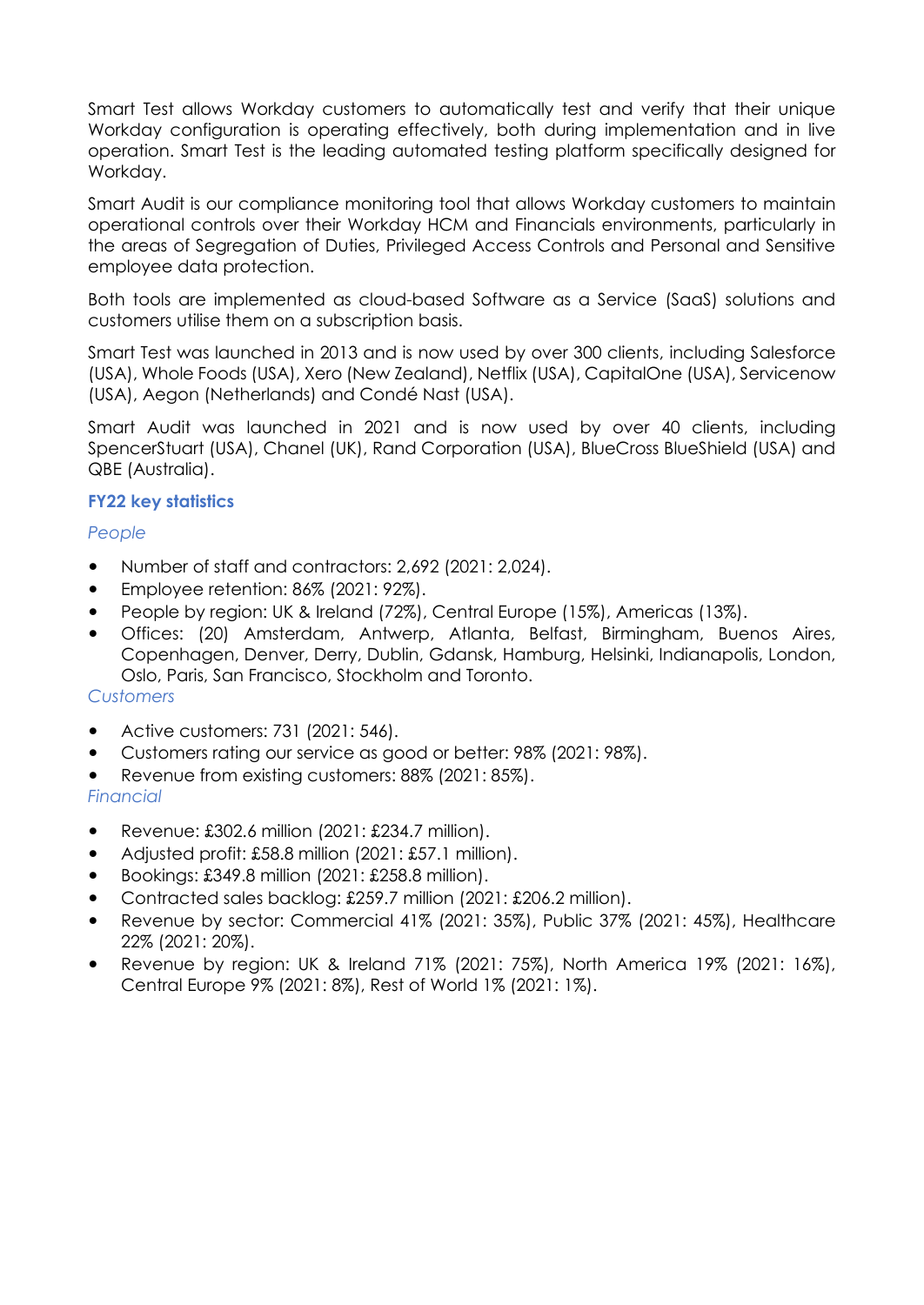# **CEO Statement**

#### *Resilience and gratitude*

Our performance during 2021 must be viewed through the lens of a prolonged pandemic – lockdowns, working from home and, eventually, the controlled and gradual easing of restrictions.

To look backwards creates the opportunity, once again, to express our thanks and admiration for all of those involved in the front-line response to the health and economic crisis that the pandemic caused. Our sense of gratitude is amplified for our customers in the NHS as they prioritised the health of the nation above all else.

Our appreciation is also directed towards our colleagues who, throughout the year, continued to support all our customers, ensuring that they could continue to deliver critical services to their citizens, patients, customers or employees. That appreciation was mirrored from our customers, as we once again recorded a 98% customer approval rating.

Alongside the resilience of our colleagues and customers, we are also grateful for the strength and resilience of our business. We recorded another excellent performance, a reflection of the trust our customers place in Kainos and the expertise, experience and energy of our colleagues, who have been the driving force behind all that we have achieved.

#### *An excellent business performance*

The digital transformation market has been growing quickly for the past decade and the pandemic has further demonstrated how important it is for organisations to invest in their digital capabilities, both internally and externally. Our customers have responded and continue to prioritise their critical digital programmes and we continue to help them deliver these ambitious projects.

This strong demand has resulted in our revenues growing to £302.6 million, a 29% increase, and our adjusted pre-tax profit growing 3% to £58.8 million. As expected, our profit growth moderated as recruitment, training and marketing costs returned to normal levels and as we experienced increased salary costs and the increased use of contract staff. During the year we also accelerated our investment in our Smart products, both in research and development and in sales and marketing, all of which was expensed in the year.

We continued to add to the talents of our global team, as numbers increased by 33% to 2,692 colleagues. This increase was the result of very strong recruitment as well as welcoming the expertise of 153 new colleagues who joined us through the acquisitions of Cloudator (Nordics), Une Consulting (Argentina), the Blackline Group (USA) and Planalyse (Netherlands). Our teams are now based in 22 countries.

Our Digital Services division recorded growth of 24% to £199.8 million. We continued to deliver significant programmes in partnership with the UK government and with leading healthcare and commercial clients. As always, our growth is a result of demand from existing clients, such as New Ireland and Genomics England, and new clients including Hello Fresh and National Highways.

We are keen to open up new opportunities for Digital Services and our investments continue to make progress. Our engagements in Central Europe and Canada have continued to grow, with our revenues now £5.5 million, from £2.6 million a year ago. Our Data and AI practice grew 95% to £15.8 million, with our Intelligent Automation practice delivering revenues of £1.0 million, having been launched in mid-2020.

Our Workday Services team continues to help forward-thinking organisations such as Kone,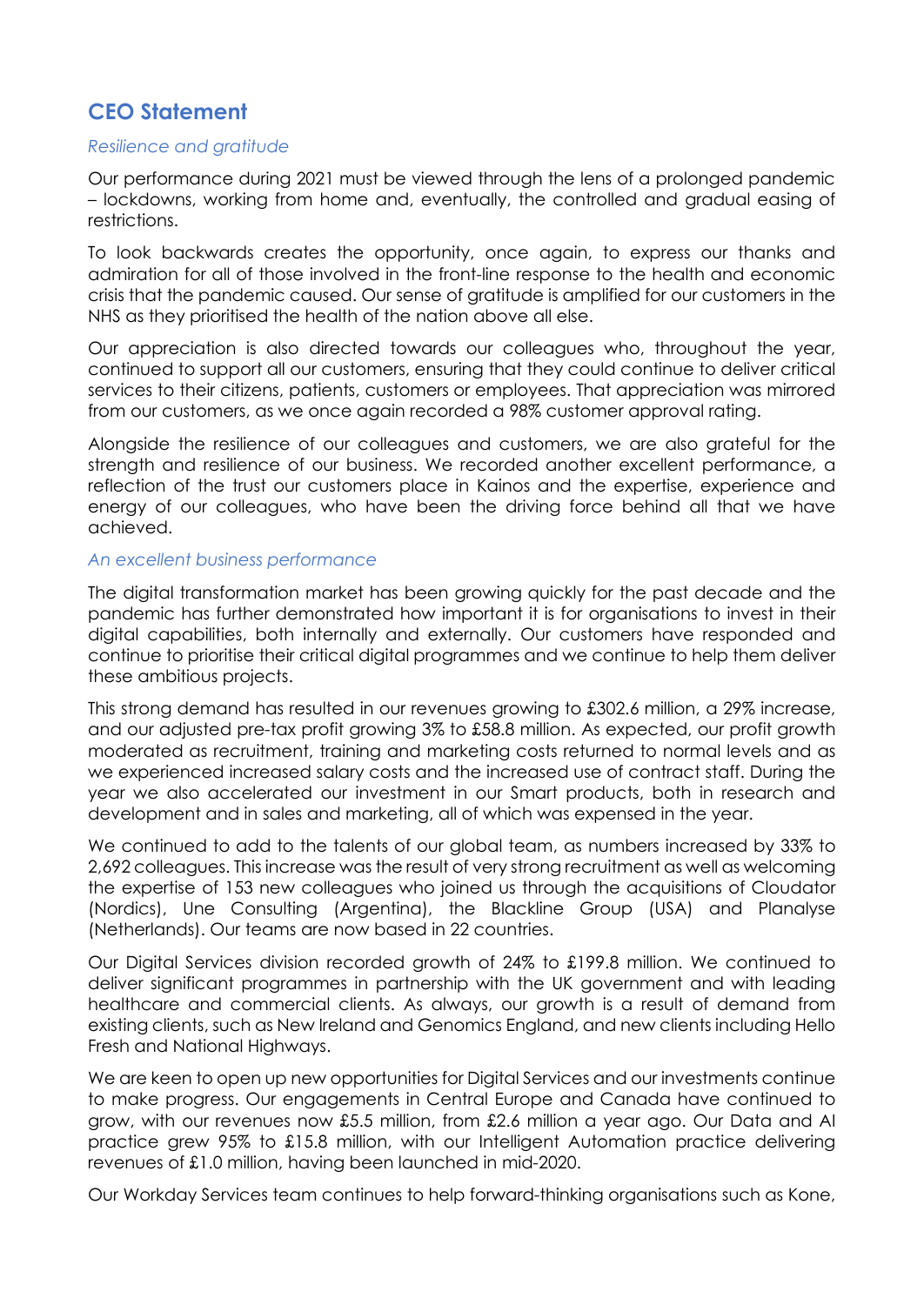Kion Group and Takeaway.com deploy Workday, Inc.'s innovative Software-as-a-Service (SaaS) platform to support their people and finance requirements. We remain the leading European partner within the Workday ecosystem and continue to make significant progress addressing the opportunity in North America, where our teams in Canada, Argentina and the US have more than doubled, growing from 142 to 323 colleagues in the past year.

Over the course of the year our Smart product revenues grew 32% to £31.9 million. Our products, Smart Test (automated testing) and Smart Audit (compliance monitoring) are used by organisations like Netflix, Salesforce and match.com. We believe that there is the opportunity to grow our Smart product revenues to £100 million and as a result we invested further in product development (increased by £2.4 million to £6.0 million) and in our sales and marketing capacity during the year.

#### *A responsible business*

We have maintained our focus on positive climate action. We have been carbon-neutral for the past two years and remain firmly on track to achieve carbon net zero by 2025. Over 60% of our workforce are now in offices that use renewable energy sources, with work underway to make further progress in the year ahead.

Gender diversity remains a challenge within the wider industry, where just 19% of roles are undertaken by women. During the year, the proportion of women in Kainos increased from 30% to 33% reflecting focused recruitment campaigns. It is good progress, but sustained effort is required to achieve our gender parity target.

We seek to inspire the next generation of digital talent and to improve the diversity of the sector. Last year over 1,100 school students participated in our work placement programmes, where we had targeted programmes aimed at improving gender diversity, social mobility and for those students with special educational needs. At university, our digital bursaries will support 60 young people from backgrounds that are traditionally underrepresented at university.

#### *A confident outlook*

The digital transformation market has been growing strongly for over a decade, with the pandemic accelerating the need for organisations to invest in their digital capabilities. Our leading position within our core markets allows us to look confidently to the future.

Our confidence is strengthened with the success of our additional growth initiatives. Within Digital Services, international expansion, our Data and AI practice, and our Intelligent Automation practice provide a platform for further growth. Workday, Inc.'s focus on international expansion creates a strong backdrop for our European growth plans; at the same time our growing scale in the North American market provides an excellent foundation in the largest Workday market globally. With our Smart products, we have the opportunity to accelerate the adoption of our software across the Workday ecosystem, creating a significant software business.

The pandemic has demonstrated that our sector is resilient, but it has also demonstrated that the future can be unpredictable. Notwithstanding our confidence, challenges remain: the Russia-Ukraine war, the possible resurgence of Covid-19, inflation and the global shortage of digital talent dominate the short-term landscape. Without minimising the significance of any of these factors it feels that, collectively, they represent a lower risk than a global pandemic.

#### *A sense of gratitude*

Our performance as a business is influenced by many factors, but it is our relationships with our customers and the talents of our colleagues that truly shape our future. The strength and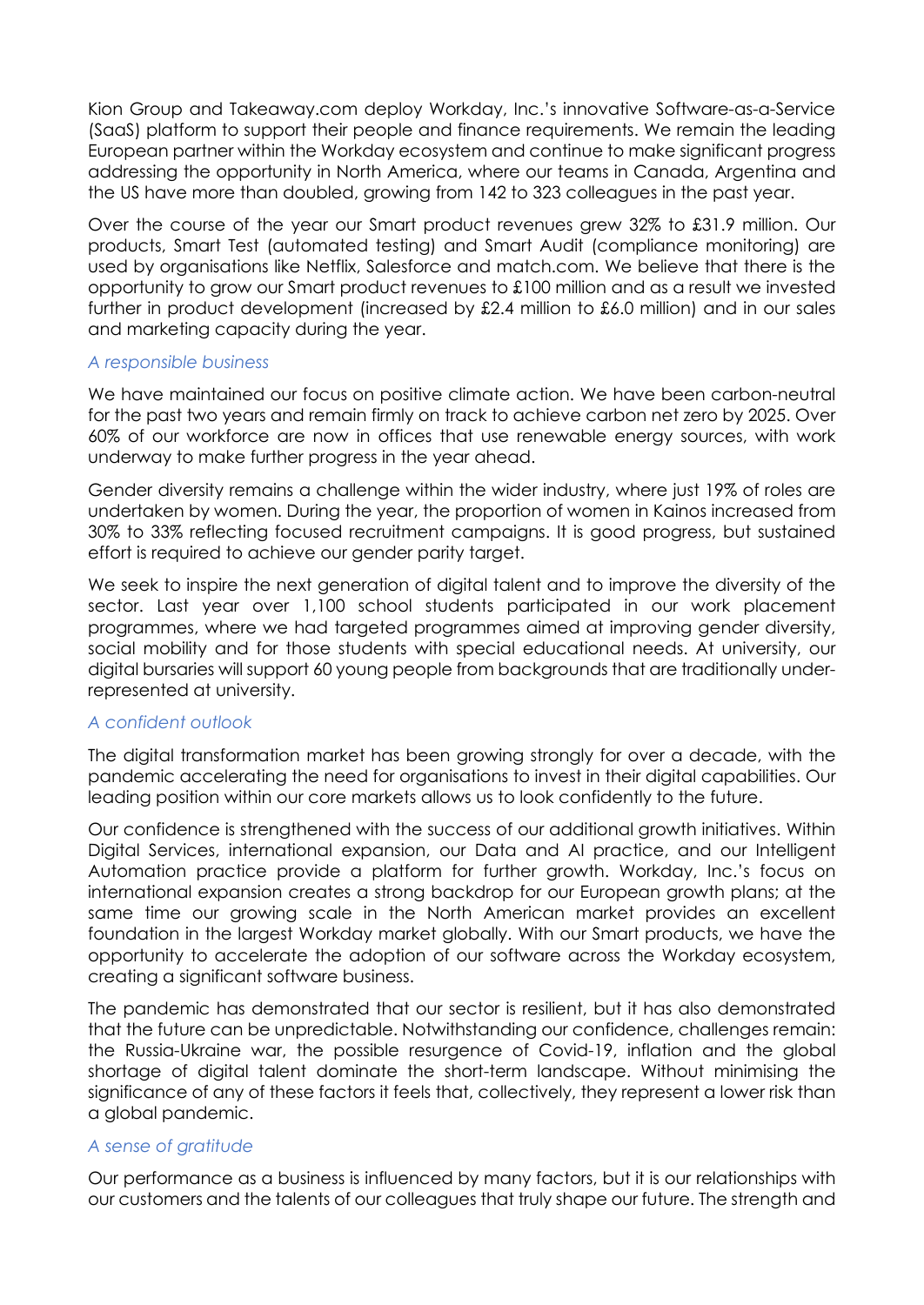depth of both have continued to grow this year and adds to our sense of excitement about the future.

That sense of anticipation is combined with a sense of gratitude.

We continue to be grateful for all the support, confidence and trust that everyone has placed in Kainos. Thank-you.

# **Brendan Mooney**

Chief Executive Officer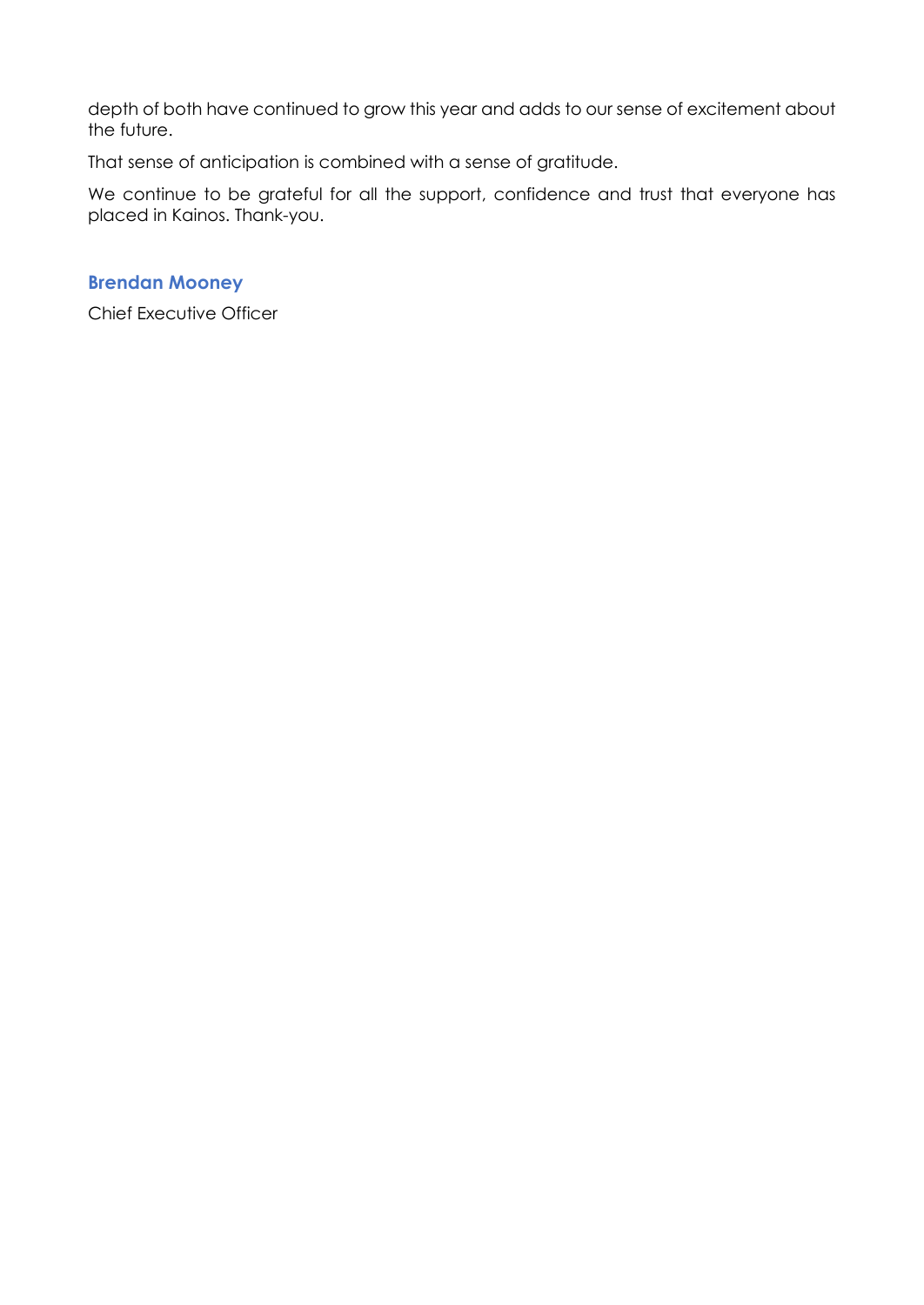# **Our Strategy**

We are a growth-orientated business and while we are always confident of growing our market share in subdued markets, we naturally orientate towards higher growth, dynamic markets. It is in these markets where the talents of our people shine the brightest and opportunities for growth are the strongest.

Our ambition is to be a global, independent company operating towards the disruptive end of technology, that will thrive not just today, but for generations. In building for the longterm, we aspire to provide our people with rewarding and fulfilling careers.

As part of our ambition, we believe that we can achieve sustained growth in terms of revenue, adjusted pre-tax profit and cash flow.

We have, deliberately, developed from a national to an international organisation, both internally and in the customers and markets that we serve. We expect our international presence to continue to expand in terms of locations, people and customers.

It is our preference to grow organically; we will undertake acquisitions only in exceptional circumstances, for instance, where we need to obtain unique skills.

We also look to ensure that we have a well-balanced business, which is not overly reliant on any one customer, market or sector. This occasionally requires us to prioritise smaller, earlystage opportunities ahead of established market growth. We are comfortable with taking this long-term view.

#### **People**

The fundamental component of our strategy is our people. Our business is successful because of the talent, skill and motivation of our colleagues as they deliver on commitments to internal and external customers.

We will add to our existing talented workforce by recruiting high calibre people from school, college and industry; and we will continue to invest in developing their skills and careers and we will continue to strive to be a great employer.

| <b>Progress in FY22</b> |                                                                  | <b>Priorities for FY23</b> |                                                                         |  |  |
|-------------------------|------------------------------------------------------------------|----------------------------|-------------------------------------------------------------------------|--|--|
|                         | • Headcount increased by 668, to a total<br>of 2,692 colleagues. | $\bullet$                  | Maintain high standards when recruiting<br>new applicants.              |  |  |
|                         | • This included 159 people who joined<br>from school or college. | $\bullet$                  | Invest in skills and career development<br>of all colleagues in Kainos. |  |  |
|                         | • Maintained our Sunday Times 'Best                              | $\bullet$                  | Maintain or improve our employee                                        |  |  |
|                         | Companies to Work For' Top 100 ranking.                          |                            | engagement scores as measured                                           |  |  |
|                         | We were ranked in the '50 Best Places to                         |                            | independently.                                                          |  |  |
|                         | Work in the UK', by Glassdoor.                                   |                            | Ensure that employee retention remains<br>high.                         |  |  |

## **Customers**

Our business model is based on the conviction that by delivering consistently to our customers we will build long-lasting, mutually beneficial relationships that will see us thrive as a business.

These relationships are built on our reputation for delivery and exemplary customer service. By being responsive to and supportive of our customers' complex and changing business needs, we reinforce the strength of our relationships.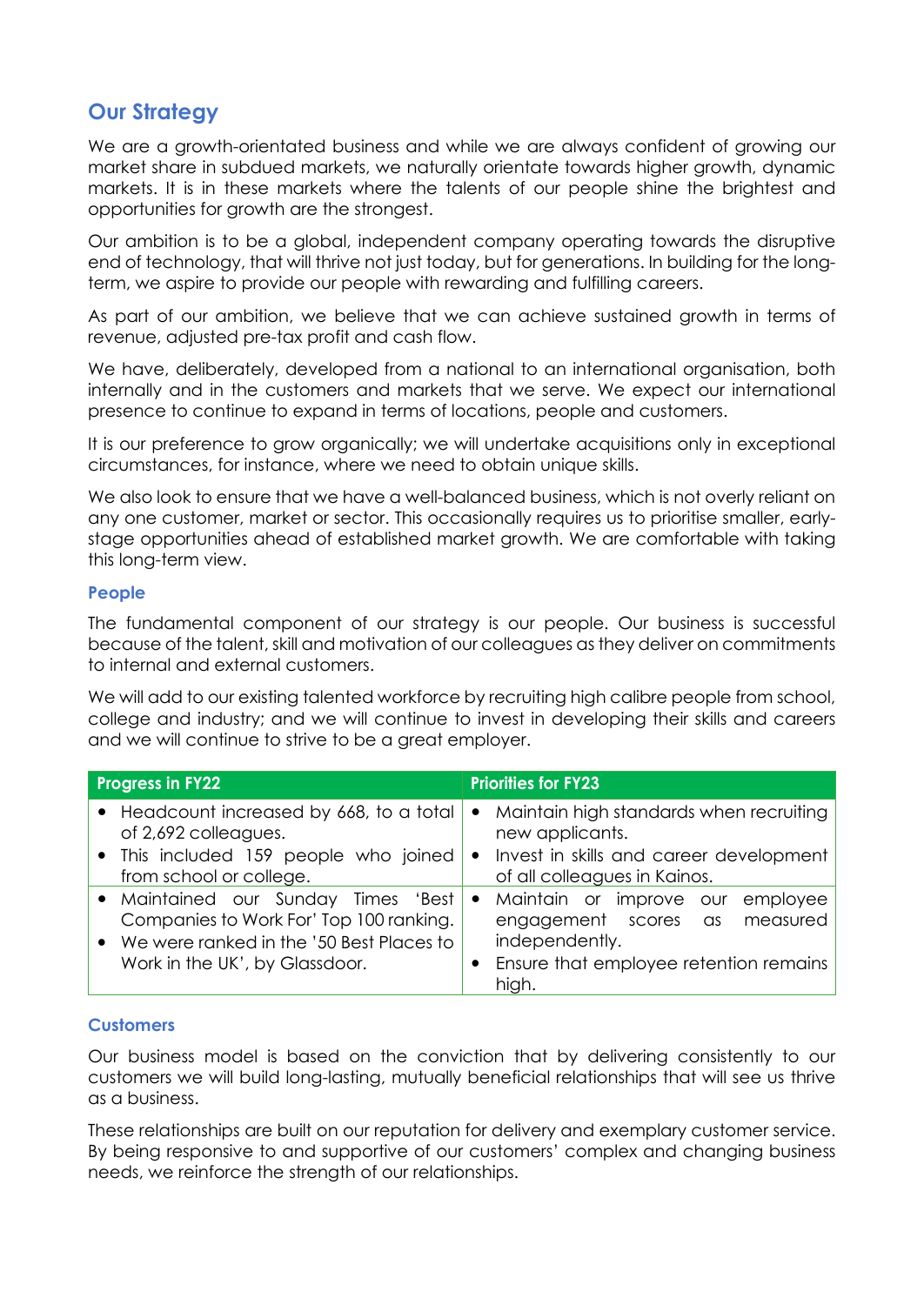Therefore, our purpose is to help our customers with their most challenging projects and, together with our partners, help them build the capability to succeed in the digital age.

| <b>Priorities for FY23</b><br><b>Progress in FY22</b> |                                                                                         |  |                    |  |  |                                               |
|-------------------------------------------------------|-----------------------------------------------------------------------------------------|--|--------------------|--|--|-----------------------------------------------|
|                                                       | • Customer satisfaction levels recorded as   • Maintain high levels of customer<br>98%. |  |                    |  |  | satisfaction, resulting in high levels of net |
|                                                       | Net revenue retention recorded as 134%.                                                 |  | revenue retention. |  |  |                                               |

# **Markets**

## *Digital Services*

Our focus is to:

- continue to grow within the public and healthcare sectors, being engaged in ambitious transformation projects across UK Government and the NHS;
- repeat our digital transformation success within the UK commercial sector, with a focus on financial services; and
- expand internationally, focused initially within Germany and Canada where we already have established delivery teams, have built business development expertise and have an existing Workday Practice client base.

| <b>Progress in FY22</b>                                                                                                                                                               | <b>Priorities for FY23</b>                                                                                                                                                                                                                  |
|---------------------------------------------------------------------------------------------------------------------------------------------------------------------------------------|---------------------------------------------------------------------------------------------------------------------------------------------------------------------------------------------------------------------------------------------|
| • Public sector revenues increased by 6%<br>to £108.4 million (2021: £102.2 million).<br>Healthcare revenues increased by 52%<br>$\bullet$<br>to £66.3 million (2021: £43.7 million). | Maintain growth trajectory in both<br>$\bullet$<br>sectors, supporting existing clients and<br>projects, and adding new long-term<br>clients in line with our delivery capacity.                                                            |
| • Commercial sector revenues increased<br>by 60% to £25.1 million (2021: £15.7<br>million).                                                                                           | Continue to build reputation and<br>$\bullet$<br>references in the sector to maintain our<br>accelerated growth.                                                                                                                            |
| • Central Europe revenues increased by<br>101% to £5.2 million (2021: £2.6 million).<br>North American activity started during<br>the year, generating £0.3 million in<br>revenues.   | Continue to build reputation<br>and<br>$\bullet$<br>references within both regions.<br>Refine sales and marketing approach as<br>$\bullet$<br>market penetration increases.<br>Build in-region delivery capability in line<br>with success. |

## *Workday Practice*

Our focus is to:

- continue to grow in our existing, established markets as Workday, Inc. continues to expand within these markets;
- gain market share, replacing incumbent providers to existing Workday customers through a reputation for higher service levels;
- expand internationally, establishing operations in countries with large and growing numbers of Workday customers; and
- invest in Smart Test, Smart Audit and Workday Extend and develop additional products within the Workday ecosystem, where our blend of software skills and Workday experience makes us uniquely positioned.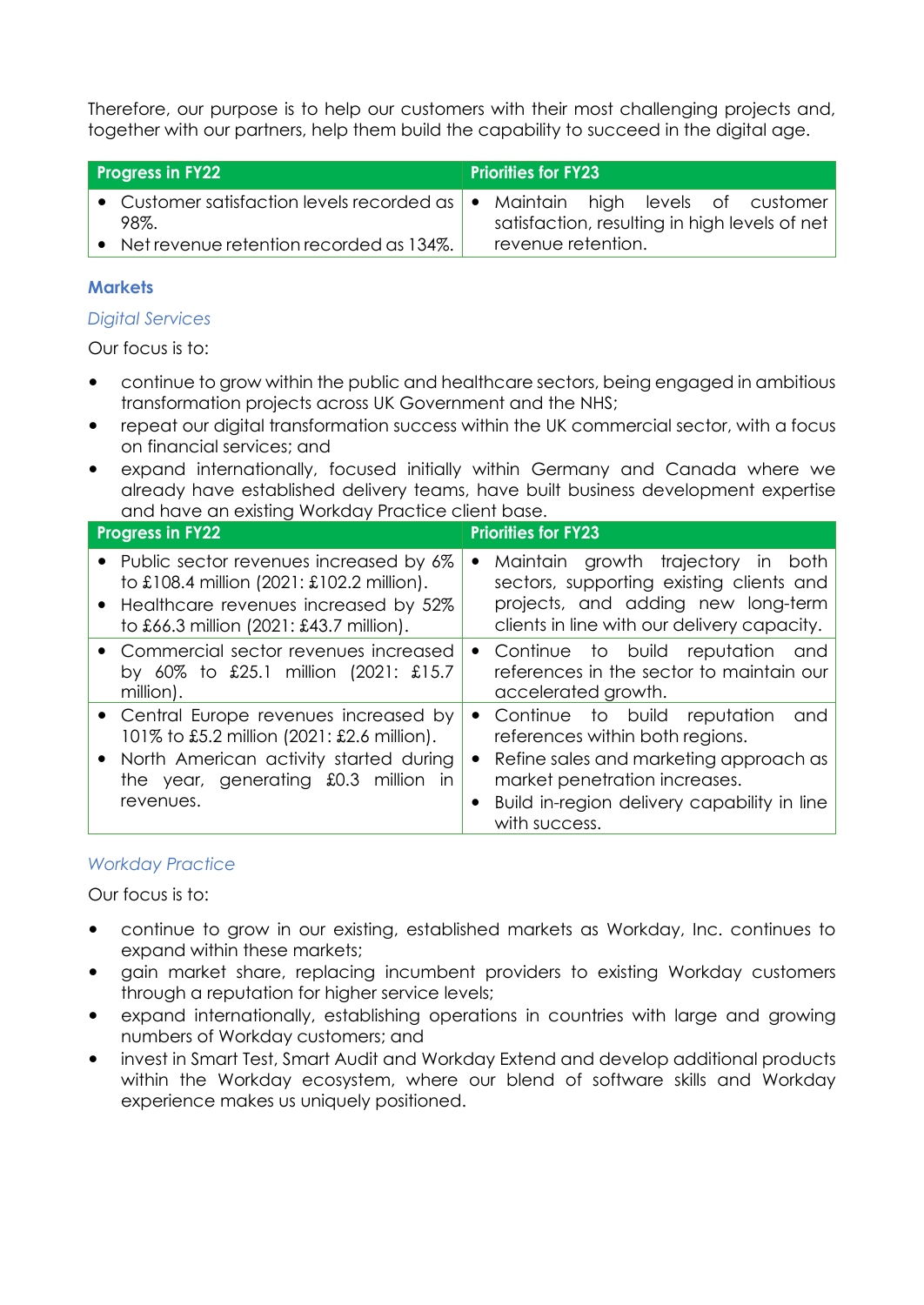| <b>Progress in FY22</b>                                                                                                                                                                                                | <b>Priorities for FY23</b>                                                                                                                                                                                                                                                                                              |
|------------------------------------------------------------------------------------------------------------------------------------------------------------------------------------------------------------------------|-------------------------------------------------------------------------------------------------------------------------------------------------------------------------------------------------------------------------------------------------------------------------------------------------------------------------|
| Workday Services revenues increased by<br>45% to £70.9 million (2021: £49.0 million).<br>Smart product revenues increased by 32%<br>to £31.9 million (2021: £24.2 million).                                            | Maintain growth trajectory in all regions,<br>$\bullet$<br>supporting existing clients and projects,<br>and adding new long-term clients in line<br>with capacity.                                                                                                                                                      |
| We were appointed to 30+ customers<br>٠<br>where earlier phases of the project were<br>undertaken by a different partner.                                                                                              | Continue to excel in customer service.                                                                                                                                                                                                                                                                                  |
| International revenues increased 46% to<br>£81.5 million (2021: £55.7 million).<br>international<br>acquisitions<br>Four<br>completed in Argentina, Netherlands,<br>USA and the Nordics, adding 153 new<br>colleagues. | Maintain growth trajectory in all regions.<br>$\bullet$<br>Continue<br>to<br>welcome<br>OUr<br>$\bullet$<br>new<br>colleagues to Kainos, combining their<br>capabilities with existing Kainos teams.<br>Ensure consistent, high-quality service to<br>$\bullet$<br>new clients originated<br>by<br>the<br>acquisitions. |
| Smart R&D investment increased 67% to<br>£6.0 million (2021: £3.6 million).<br>Annual Recurring Revenue for Smart<br>٠<br>products increased 45% to £34.3 million<br>(2021: £23.6 million).                            | Accelerate growth trajectory of Smart<br>$\bullet$<br>products.<br>Launch our third Smart product, gaining<br>$\bullet$<br>significant early adoption.                                                                                                                                                                  |

## *New opportunities*

Our focus is to:

- continue to invest in our Data and Artificial Intelligence and Cloud practices, building capability and creating international, high growth businesses;
- support the early progress of our Intelligent Automation practice, ensuring the foundations are in place to create a significant long-term business;
- establish our Digital Advisory practice; and
- through our innovation process, identify and promote ideas that have the potential to become sizeable revenue streams in the future.

| <b>Progress in FY22</b>                                                                                                                                                                             | <b>Priorities for FY23</b>                                                                                                                            |
|-----------------------------------------------------------------------------------------------------------------------------------------------------------------------------------------------------|-------------------------------------------------------------------------------------------------------------------------------------------------------|
| Launched in 2019, our Data and Artificial<br>$\bullet$<br>Intelligence practice is now 120 people,<br>and has grown revenues by 95% to £15.8<br>million $(2021: \text{\pounds}8.1 \text{ million})$ | Maintain growth trajectory.<br>$\bullet$<br>Manage investment levels in line with<br>$\bullet$<br>total 'new opportunities' investments.              |
| Launched in 2020, our<br>Intelligent<br>$\bullet$<br>Automation practice is now 25 people<br>and has grown revenues to £1.0 million<br>(2021: <£0.1 million).                                       | Maintain growth trajectory.<br>٠<br>Refine sales and marketing approach as<br>$\bullet$<br>we build increased scale in customers.                     |
| Launched in 2017, our Cloud practice<br>now encompasses 160 people, with<br>revenues of £11.7 million $(2021: £6.8)$<br>million), a growth of 73%.                                                  | Maintain growth trajectory.<br>$\bullet$<br>Extend offerings internationally, focused<br>$\bullet$<br>on Canada and Germany in the first<br>instance. |
| In 2021, we launched our Digital Advisory<br>$\bullet$<br>practice, it now includes 10 people on<br>the team.                                                                                       | Establish early adopter clients.<br>$\bullet$                                                                                                         |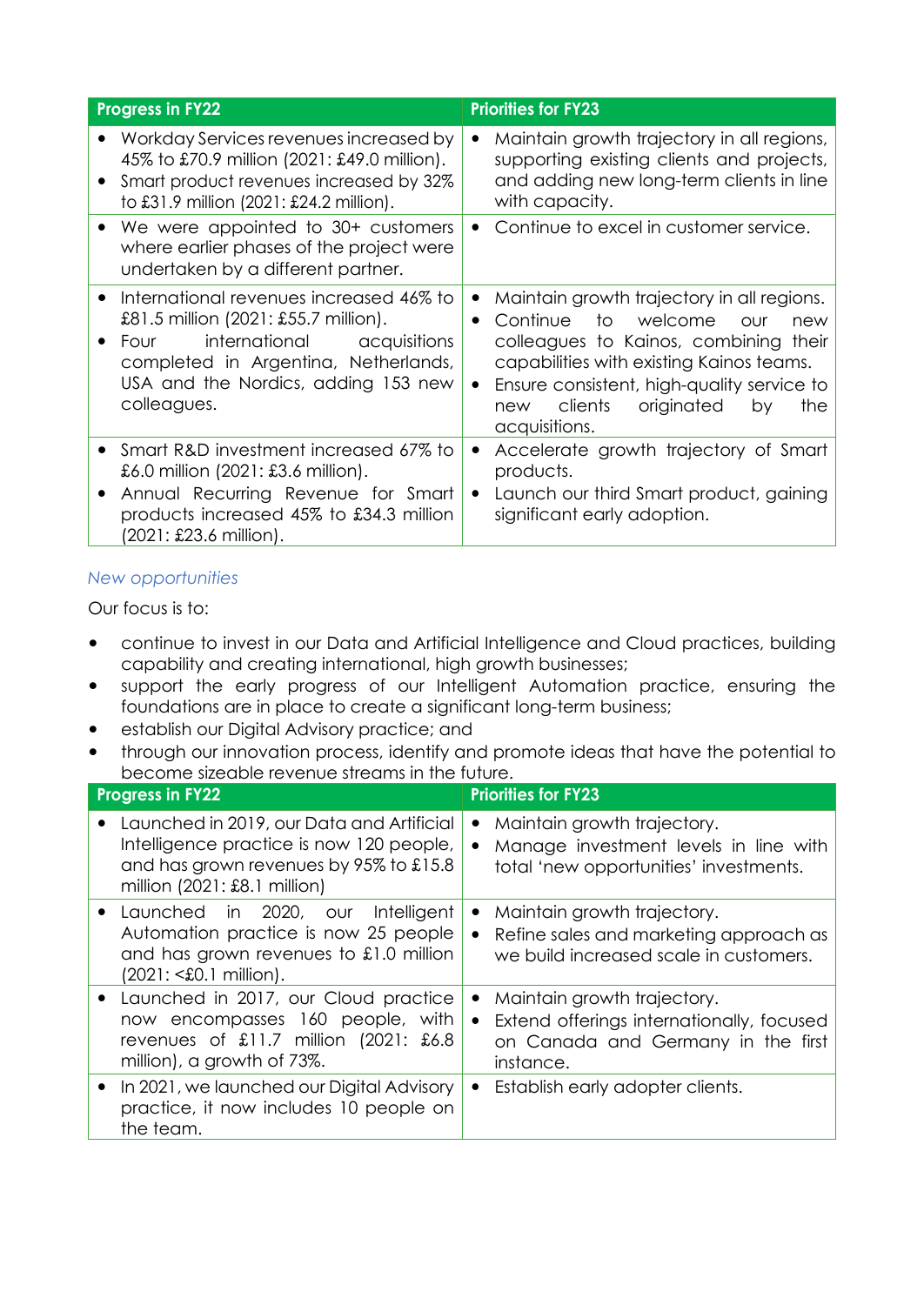|          | Within the innovation process, there were<br>10 ideas evaluated: | $\bullet$ | Increase the number of submissions to<br>the innovation process. |
|----------|------------------------------------------------------------------|-----------|------------------------------------------------------------------|
|          | • Seven ideas stopped at investigation<br>stage.                 |           |                                                                  |
|          | • Three ideas moved to investment stage.                         |           |                                                                  |
| $\Omega$ | One was approved (Digital<br>Advisory).                          |           |                                                                  |
| $\circ$  | One is undergoing further<br>investigation.                      |           |                                                                  |
| $\Omega$ | One was stopped.                                                 |           |                                                                  |
|          | • Data and AI was approved for further<br>investment.            |           |                                                                  |
|          | Intelligent Automation was approved for<br>further investment.   |           |                                                                  |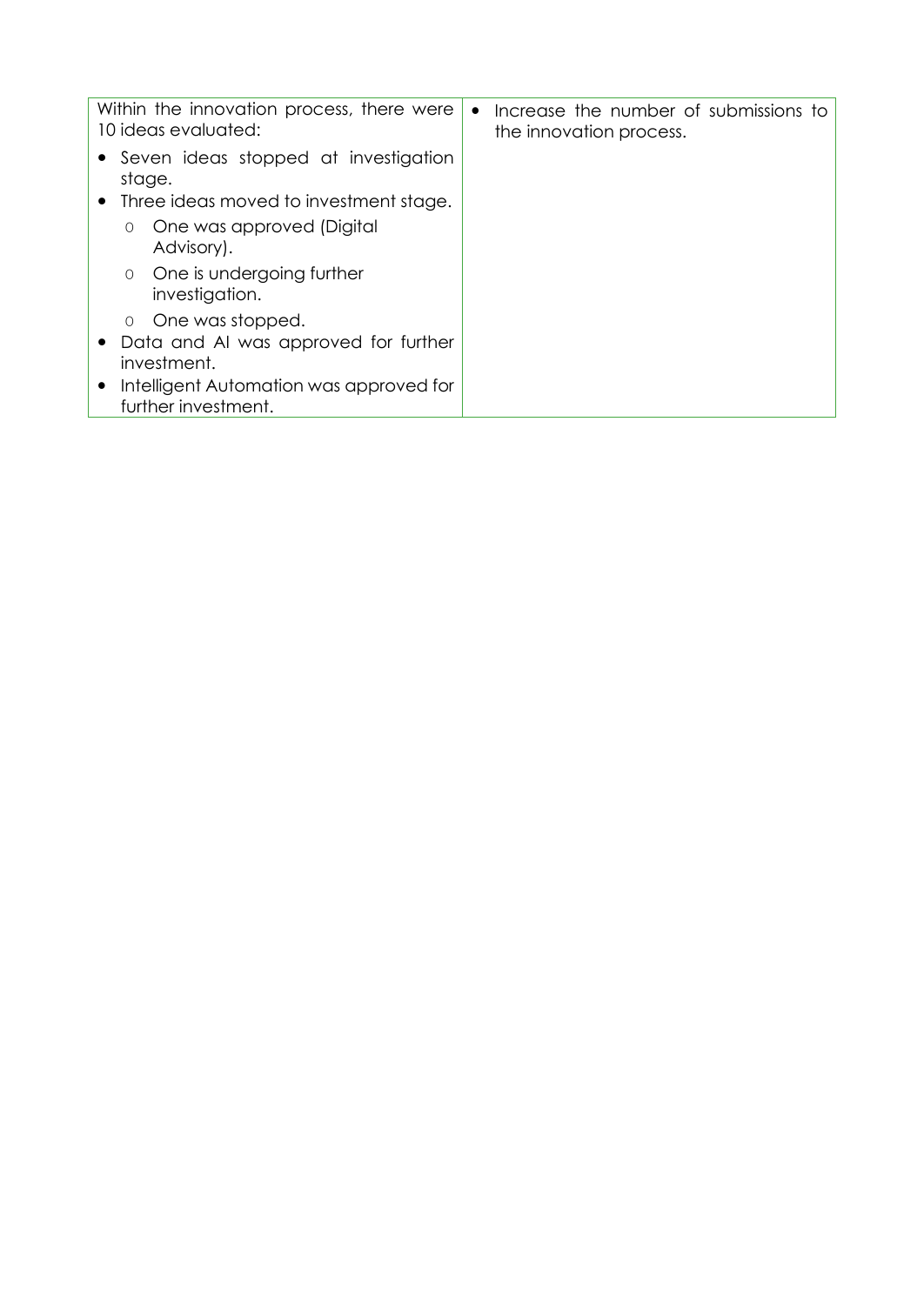# **Operational Review**

#### **Our overall performance**

Our established track record in helping ambitious organisations deliver large-scale digital transformation programmes is particularly relevant in a post-pandemic world. The underlying digitisation trend has been accelerated by the pandemic and we have continued to support new and existing customers as they respond to changing demands in their organisations.

Our high level of activity with our customers has translated into an excellent set of results for our financial year.

Revenue grew by 29% to £302.6 million (2021: £234.7 million) with adjusted pre-tax profit increasing by 3% to £58.8 million (2021: £57.1 million). As expected, our profit growth moderated as recruitment, training and marketing costs returned to normal levels; as we experienced increased salary costs and the increased use of contract staff; and we increased investment in our software products.

Our sales performance underlines our success in winning business while continuing to operate on a remote basis – extensions to existing contracts, additional projects placed by existing customers and winning new customers. Bookings increased 35% to £349.8 million (2021: £258.8 million), which resulted in a 26% increase in the contracted backlog to £259.7 million (2021: £206.2 million).

On 31 March 2022, following dividend payments and acquisition expenses we had a strong cash balance of £76.6 million (2021: £80.9 million including treasury deposits), representing 83% cash conversion (2021: 112%).

## **Our people**

We are clear that our success is driven by the ability, energy and expertise of the people in Kainos.

Our employee engagement levels remain high. Once again, our people have voted us into the Top 100 in the Sunday Times 'Best Companies to Work For' survey and in early 2022 we were awarded '50 Best Places to Work For in the UK' by Glassdoor, the online career community.

During the year, 86% of our colleagues made the choice to stay and develop their career within Kainos (2021: 92%). While we remain focused on improving as an employer, we also recognise that these reduced levels of retention are also reflective of a global shortage of digital skills.

Since last year, our headcount has grown by 668 to 2,692 people (2021: 2,024), including 153 new colleagues who joined through our acquisitions. Of our colleagues, 12% are contractors (2021: 15%). By region, UK & Ireland increased to 1,940 people (+399), Central Europe increased to 415 people (+74) and the Americas increased to 337 people (+195).

#### **Our customers**

We believe that by delivering consistently to our customers we build long-term relationships. This is a perspective shared by our customers, who continue to have a very positive view of our performance – 98% of respondents to our customer surveys rated our service as 'good' or above (2021: 98%).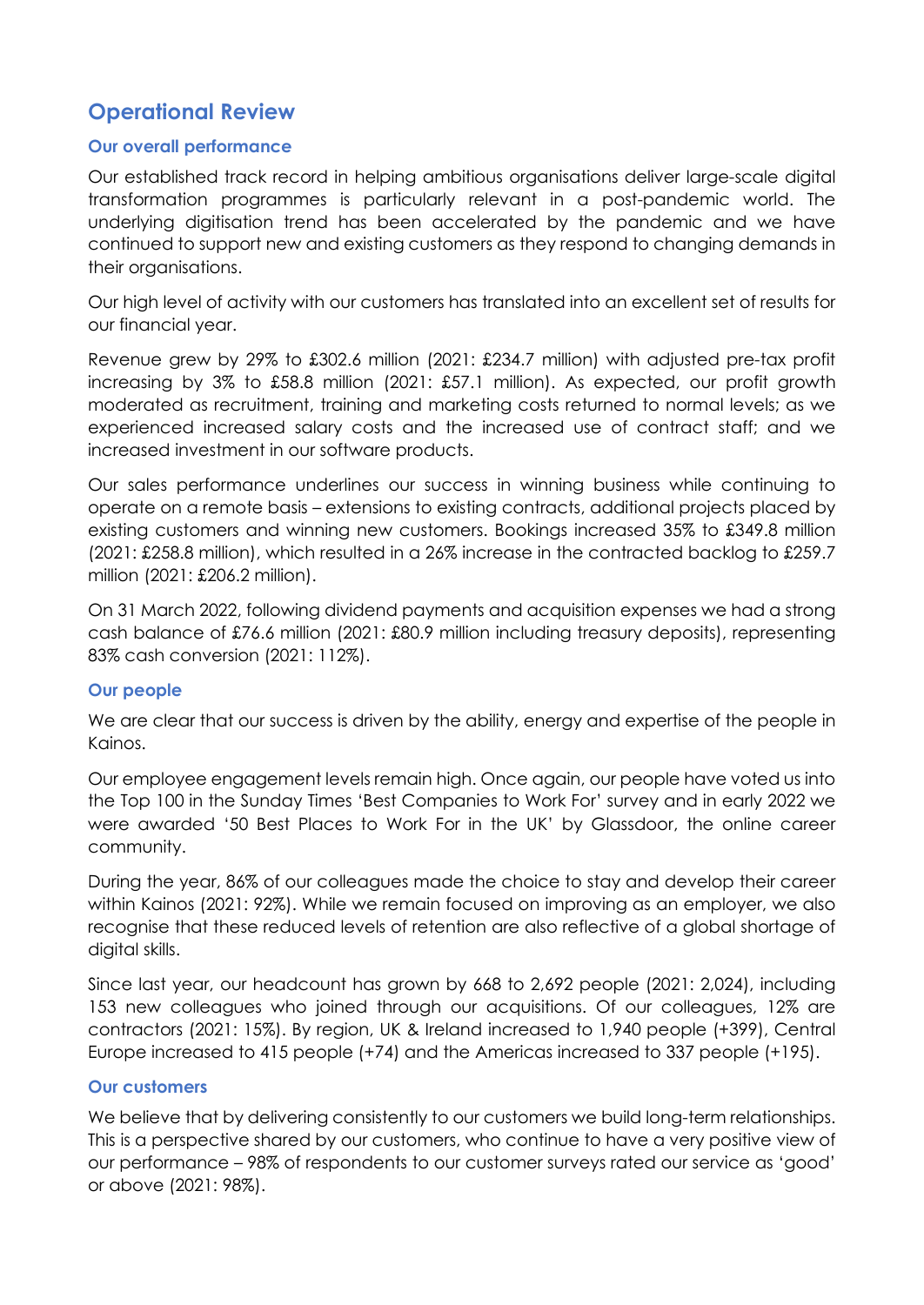Existing customers continue to trust us to deliver their most challenging projects, and this is reflected in our revenues, with 88% of revenues coming from our existing clients (2021: 85%). We have also gained new customers during the year, and we now work with 731 customers (2021: 546).

From a sector perspective we have a well-diversified business, with 41% of our revenues from commercial clients (2021: 35%), 37% from public sector organisations (2021: 45%), and 22% from healthcare customers (2021: 20%).

Our international client base has also expanded and as a result our international revenues have grown by 48% to £87.0 million (2021: £59.0 million). Regionally, UK & Ireland accounts for 71% of our business (2021: 75%), North America for 19% (2021: 16%), Central Europe for 9% (2021: 8%), with the rest of the world representing 1% (2021: 1%).

#### **Digital Services performance**

Our Digital Services division builds solutions that are highly cost-effective and make publicfacing services more accessible and easier to use for the citizen, patient and customer.

Revenues grew by 24% to £199.8 million (2021: £161.6 million), while our bookings increased by 36% to £215.0 million (2021: £157.7 million); correspondingly the backlog increased by 11% to £132.7 million (2021: £119.4 million).

With more opportunities in our addressable markets than we have people to deliver them, we have been prioritising which work we undertake. At the top of that list is our existing project and customer commitments, followed by prioritising new engagements in the commercial and healthcare sectors as we work towards a more balanced sector coverage within the division. All sectors grew during the year, with public sector now representing 54% of divisional revenues (2021: 63%), healthcare 33% (2021: 27%) and commercial sector 13% (2021: 10%).

#### *Public sector*

Our public sector customers have remained committed to their digital transformation programmes and they remain ambitious in the scope of services that they wish to digitise. As a result, revenues increased by 6% to £108.4 million (2021: £102.2 million).

Within central government, we continue to consolidate our strong position across key accounts, securing new contracts to deliver digital programmes including Data Products for HM Passport Office (£92 million, five years) and with Defra to deliver their Europe and Trade Delivery Portfolio, and Future Farming and Countryside Programme (£54.5 million, two years).

## *Commercial sector*

In the UK, the commercial sector expenditure on IT is over three times that of the public sector. While this represents significant opportunity, to increase our likelihood of success, we have initially chosen to focus our activity on financial services.

Like all large organisations post-pandemic, those within banking and insurance are increasing their levels of investment in digital transformation. This, coupled with our growing references in the sector has driven a rapid increase in activity as we have helped established customers like Concardis and New Ireland and new customers such as IMCO, Danske Bank and Federated Hermes Limited.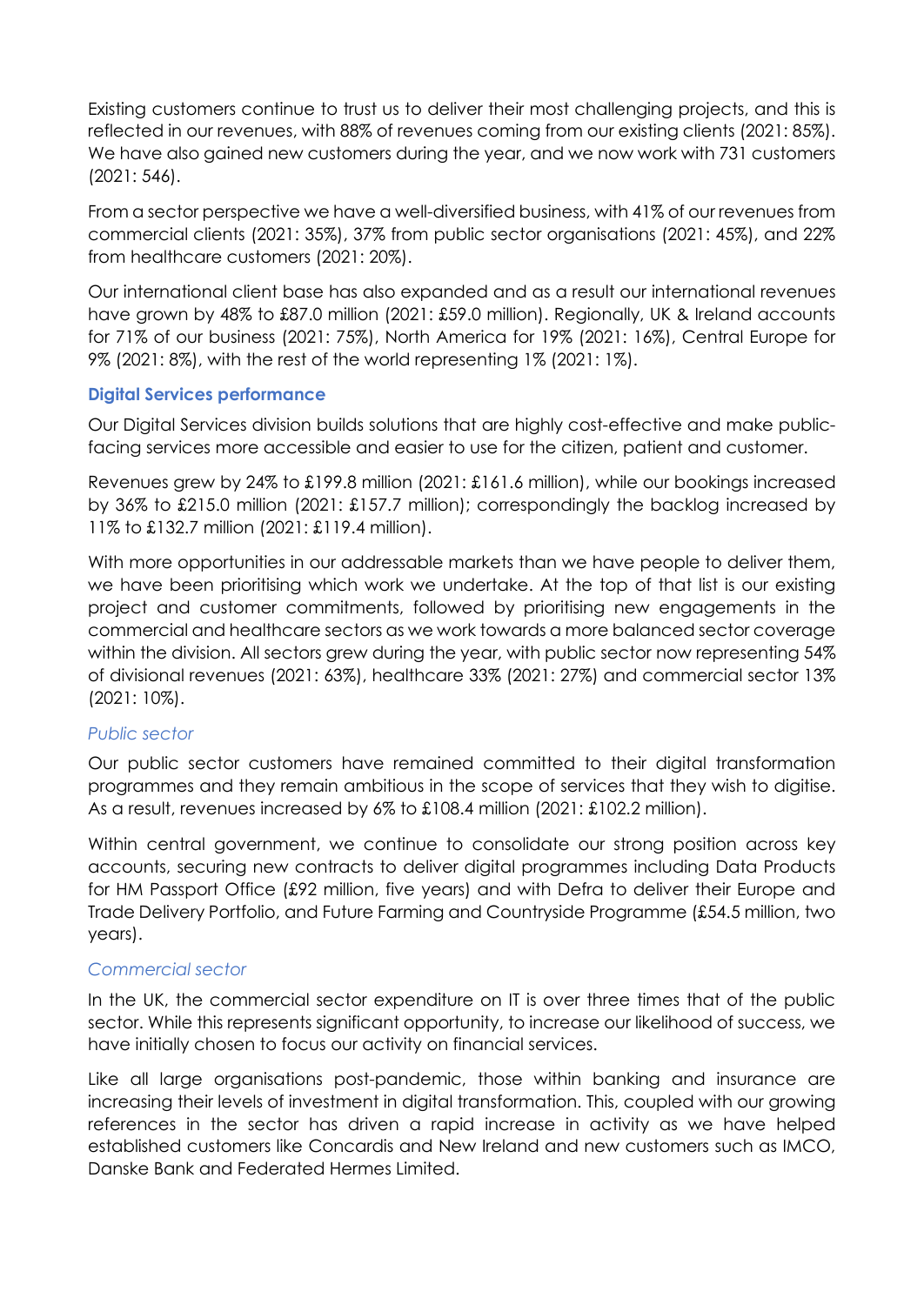Reflecting these higher activity levels, our revenues increased 60% to £25.1 million (2021: £15.7 million).

#### *Healthcare sector*

Our healthcare revenues increased by 52% to £66.3 million (2021: £43.7 million).

We have enjoyed strong partnerships with both NHS Digital and NHS X, who have now been merged to form NHS England's new Transformation Directorate. In the past year, our work has been a blend of providing ongoing support to Covid-19 initiatives and, increasingly, to broader healthcare provision and how technology can support the NHS with its ambitious digital plans. In this regard, we are delighted to be named on the £800 million Digital Capability for Health framework.

#### *International expansion outside of UK and Ireland*

With the UK as an early adopter of digital transformation, we believe that there is a significant opportunity to replicate our home market success internationally. Our initial focus is primarily on commercial customers in Germany and Switzerland, with organisations such as Hello Fresh and Concardis and in the commercial and public sector in Canada with Investment Management Corporation of Ontario (IMCO) and Government of Canada.

Our international revenues are reported in the figures in the above sectors, but for clarity, international revenues for the division have increased by 112% to £5.5 million (2021: £2.6 million).

#### *Digital Services outlook*

We remain extremely positive about the future of digitisation in the UK public sector and within the NHS, both immediately and over the long-term. We are confident that based upon our strong reputation and successful track record, we are well positioned to maintain a central role in this transformation drive.

The digitisation pressures and opportunities within the commercial sector are similar, and therefore the growth prospects for us are substantial. Our progress in the past year provides confidence that we will deliver significant growth in the years ahead.

We are similarly optimistic about the international opportunity, utilising the skills and expertise gained as a leading digital transformation specialist in the UK and focusing on international regions where we already have established delivery teams, sales expertise and our Workday Practice client base.

#### **Workday Practice performance**

Having first engaged with Workday, Inc. in 2011, we are now one of their most experienced partners. We are the only specialist Workday partner headquartered in the UK and one of only 39 partners globally who are accredited to implement Workday's innovative SaaS platform.

Revenue for the period grew by 41% to £102.8 million (2021: £73.1 million) and backlog for the division increased by 46% to £127.0 million (2021: £86.7 million), reflecting an increase in bookings of 33% to £134.8 million (2021: £101.1 million).

The number of accredited Workday consultants at Kainos increased by 53% to 638 (2021: 416).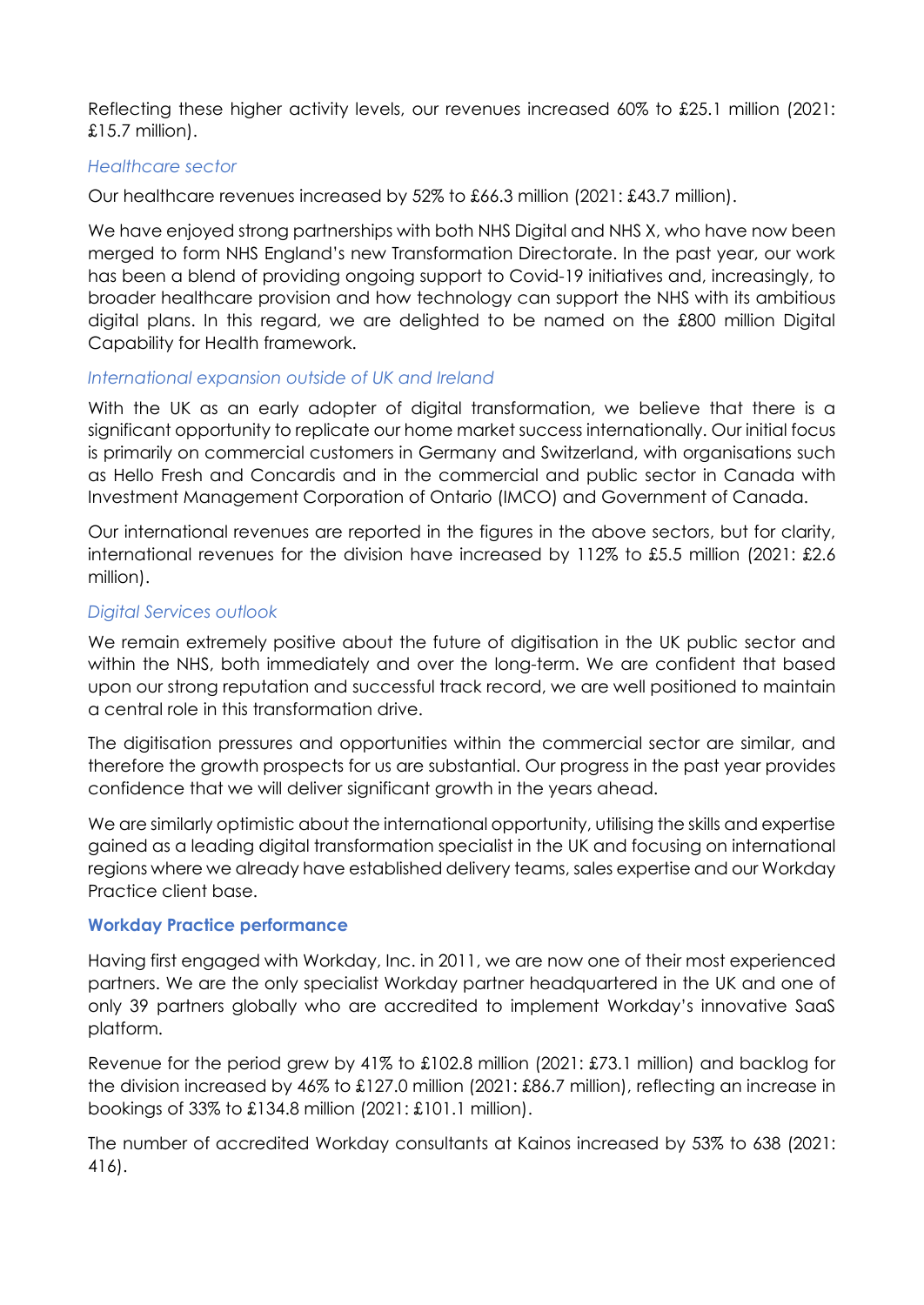#### *Workday Services*

Within Europe, we continue to consolidate our position as the leading Workday partner. This leadership position is the result of high satisfaction levels within our customer base, our geographic expansion and, more recently, the acquisition of Cloudator.

Our international growth started in Europe in 2015 when we opened our office in Amsterdam, we now have colleagues based across 17 European countries (2021: 13). Having entered the North American market in 2018, we now have 323 people (2021: 142) focused on clients in the region.

Within the ecosystem there is an established trend of larger partners buying smaller organisations([5\)](#page-17-0) , and we anticipate further transactions will occur in the future. The reduction in the number of partners provides further growth opportunities for Kainos.

In addition to the delivery of Workday for new customers, we are increasingly involved in supporting customers already live on the Workday platform. We describe this annuity-style revenue stream as Post Deployment Services.

Revenue for the year grew by 45% to £70.9 million (2021: £49.0 million); backlog increased by 46% to £51.1 million (2021: £34.9 million); and bookings increased 31% to £78.2 million (2021: £59.9 million).

#### *Acquisitions*

In June 2021, we completed the acquisition of Cloudator (55 people), the largest Workday partner in the Nordic region. In September 2021 Buenos Aires-based Une Consulting (42 people) was also acquired, further strengthening our Workday capability in North and South America. In January 2022 we acquired US-based spend management specialist Blackline Group (50 people) and in February 2022 we acquired Planalyse (six people) a well-regarded Workday Adaptive Planning partner based in the Netherlands.

Through these acquisitions, we are delighted to have added the expertise of 153 new colleagues.

In total, the acquisitions completed during the period contributed revenue of £7.7 million (2021: £nil). The net cash-outflow in the period (cash paid less cash acquired) was £16.8 million.

## *Smart product suite*

Workday is a comprehensive SaaS platform, but we believe that there are opportunities to develop software components that are complementary to the platform and enable customers to further increase the benefit that they can realise from their investment in Workday.

In 2014, Kainos launched Smart Test which is used by organisations to automatically verify their Workday configurations. Smart Test currently consists of six modules: HCM, Security, Financials, Payroll, Recruitment and Advanced Compensation, with a further three modules due to launch during 2022 and 2023. In Workday's inaugural Innovation Awards, Smart Test

<span id="page-17-0"></span>*<sup>(</sup>*5*) Recent transactions include the Ataraxis acquisition by HR Path (2018). In 2019 Alight acquired the Workday-related business elements of Wipro, for a reported \$110 million (350 consultants). In 2020, Accenture acquired US-focused Sierra-Cedar (275 consultants) and Cognizant completed the acquisition of Collaborative Solutions (c.1,000 consultants).*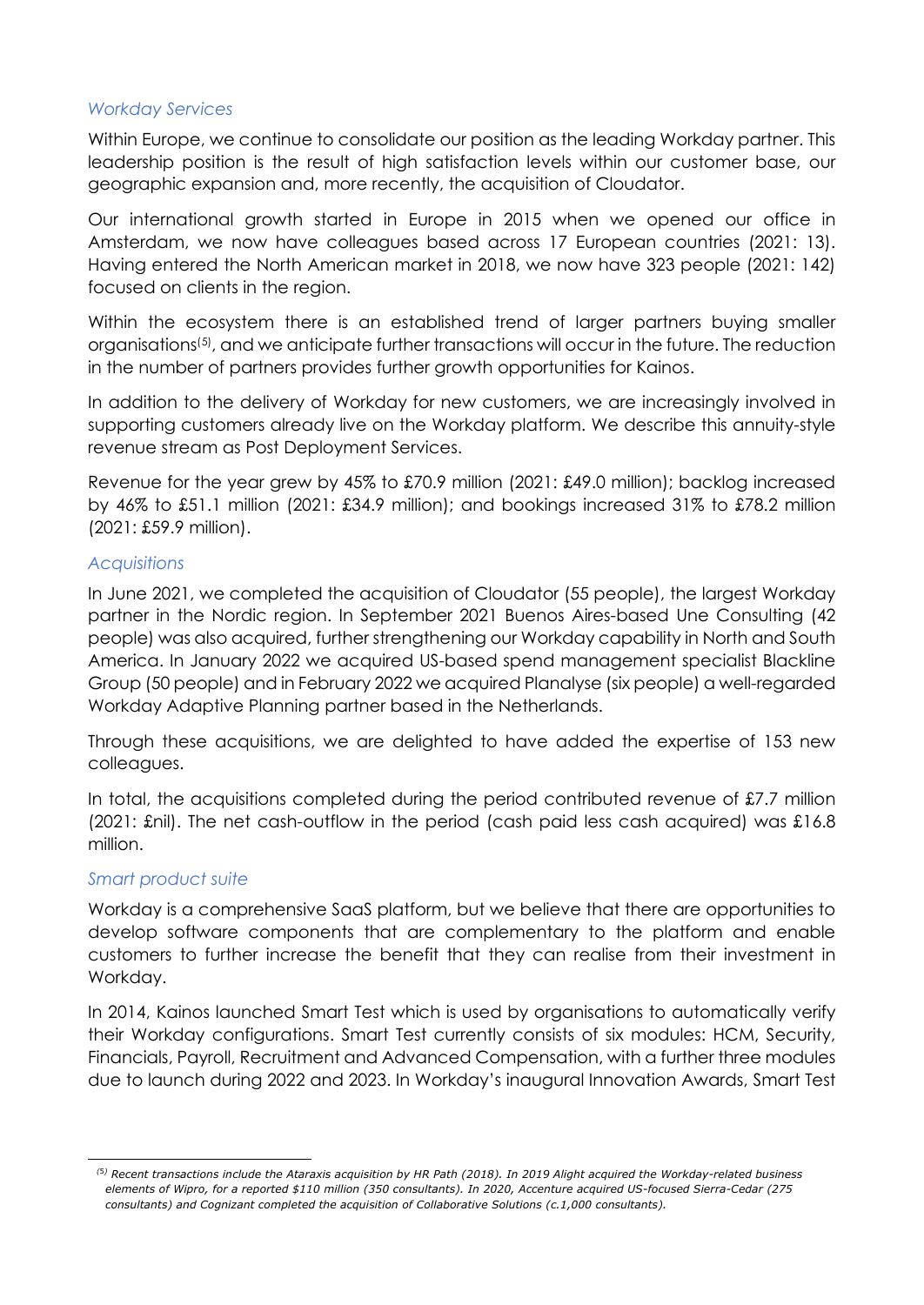came first in the Product Innovation category. Smart Test is used by over 300 global customers, including Netflix, Johnson & Johnson and WWE.

Smart Audit became generally available in August 2021 and has already been deployed to over 40 customers including Match.com, University of Virginia and Viasat. Smart Audit is a compliance monitoring tool that allows Workday customers to maintain operational controls over their Workday environments. Our pre-built controls focus on safeguarding against Segregation of Duties conflicts, providing robust Privileged Access Controls and protecting Personal and Sensitive employee data.

In total, Smart product bookings increased 37% to £56.6 million (2021: £41.2 million). This very strong sales performance resulted in revenue increasing 32% to £31.9 million (2021: £24.2 million), of which £28.9 million relates to SaaS subscriptions (2021: £21.0 million); the Annual Recurring Revenue was £34.3 million (2021: £23.6 million), an increase of 45% and backlog increased 47% to £75.9 million (2021: £51.8 million).

## *Workday Extend*

Workday, Inc. has a Platform-as-a-Service offering known as Workday Extend, (previously Workday Cloud Platform) which became generally available to customers in May 2020. Kainos has been part of the Workday Extend early adopter programme since 2017.

Workday Extend allows customers to build additional, specialised functionality on the Workday platform to further enhance their Workday deployment. As experts in Workday Extend, we have helped organisations such as Hilti and Aggreko build Workday Extend applications.

In addition to these services-based assignments, Workday Extend provides the opportunity to build further products. During 2021 we have built and deployed applications such as Return to Work, Vaccination Management and Rewards and Recognition. While the focus of these initial deployments has been to demonstrate the capability of Workday Extend, we believe that there are opportunities to create paid-for applications.

## *Workday Practice outlook*

Our strong performance provides further evidence of the strength of the Workday market. With Workday, Inc.'s main competitors, Oracle and SAP, soon to mark 50 years in the ERP market, we believe that Workday's more innovative product suite can continue to gain significant market share for many years to come. This is reflected in Workday, Inc.'s bold goal of achieving \$10 billion revenue by 2026.

In addition, we believe that we can outpace this rapid market growth by continuing our international expansion and by replacing other Workday partners in engagements where they are under-serving their customers.

For Smart Test and Smart Audit, and other products that we may develop, our growth will be powered by the increase in Workday clients and by higher penetration of our products into the Workday client base.

## **Innovation, research and development**

Successful businesses continue to challenge themselves and we are keen to improve our existing offerings, develop new business ideas and assess business and technology concepts that are likely to impact our clients in the future.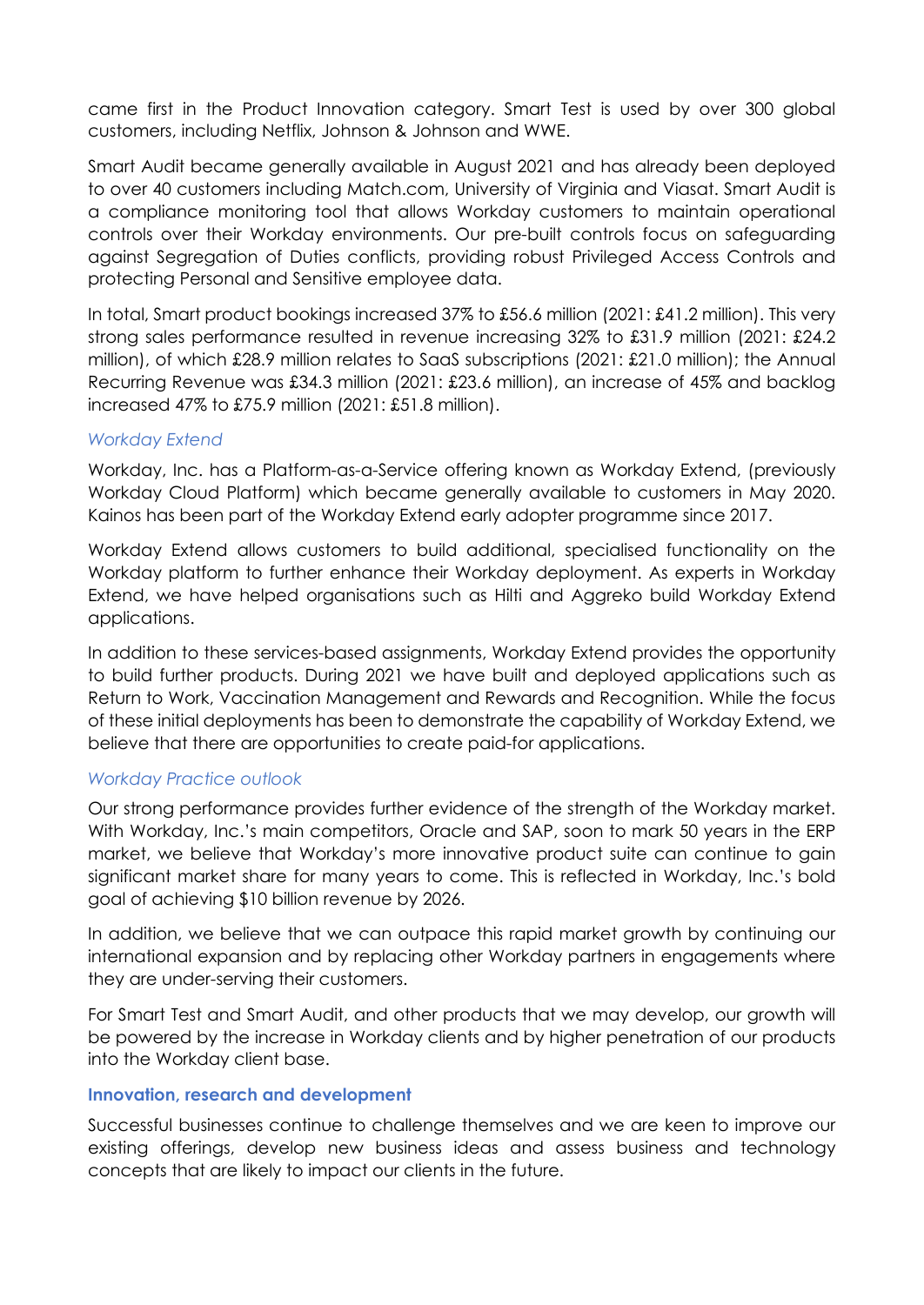Including our product investment, our research and development expenditure for the year amounted to £6.2 million (2021: £4.2 million), which was wholly expensed in the year.

# *Innovation framework*

We take the view that our people, who are often deeply engaged with our customers, are best placed to identify interesting problems. To support them, we have developed an innovation framework that spans the Company and comprises a body of knowledge, tools, methods and approaches for innovating, and processes to develop opportunities and ideas.

## *a) Spark & Scale*

We create the conditions for our staff to identify interesting problems (finding the Spark) and support the development of ideas from conception through to launch (supporting the Scale). This can range from applying cutting-edge technologies to existing customer problems, to identifying and testing a potential partnership or a new business offering.

Our dedicated innovation team are on hand to explore the idea, developing an informed judgement of its early commercial potential. The Spark & Scale process is typically an investment of up to 20 days, with some external expenditure.

## *b) Practice Incubator*

Through our dedicated incubator, we accelerate the creation of new practices, which focus on bringing new technologies to customers through dedicated, highly skilled practitioners. Proposals for new practices are evaluated by a panel composed of experienced Kainos leaders. If successful, new practices are given a formal investment package, typically composed of development time, specialist recruitment and external expenditure.

For example, our Intelligent Automation practice, graduated from this process and was launched in August 2020. Now a team of 25 people, including externally recruited experts, have seen us undertake small, focused engagements for existing and new clients. We have every belief that our Intelligent Automation practice will follow the success of our Data and Artificial Intelligence practice, which is now 120 specialists.

## *c) Technical and market research*

To support innovation activities and strategic decision making across Kainos, we have invested in a team dedicated to technical and market research. The team's activities include providing foresight and research into emerging technologies, interpreting developing trends and identifying market insights.

The team is continuing research into: the advances of machine learning and AI, such as reinforcement learning; sustainability, including green technology and applying sustainable models to our services; fog, edge and distributed systems for the creation of smart environments, devices and places; the ethical use of data and AI; advances and emerging concepts in the development of healthcare technology; and a range of other emerging concepts, including quantum computing and ambient intelligence, with a goal of understanding when they should approach maturity and the impact they will have on our business and clients.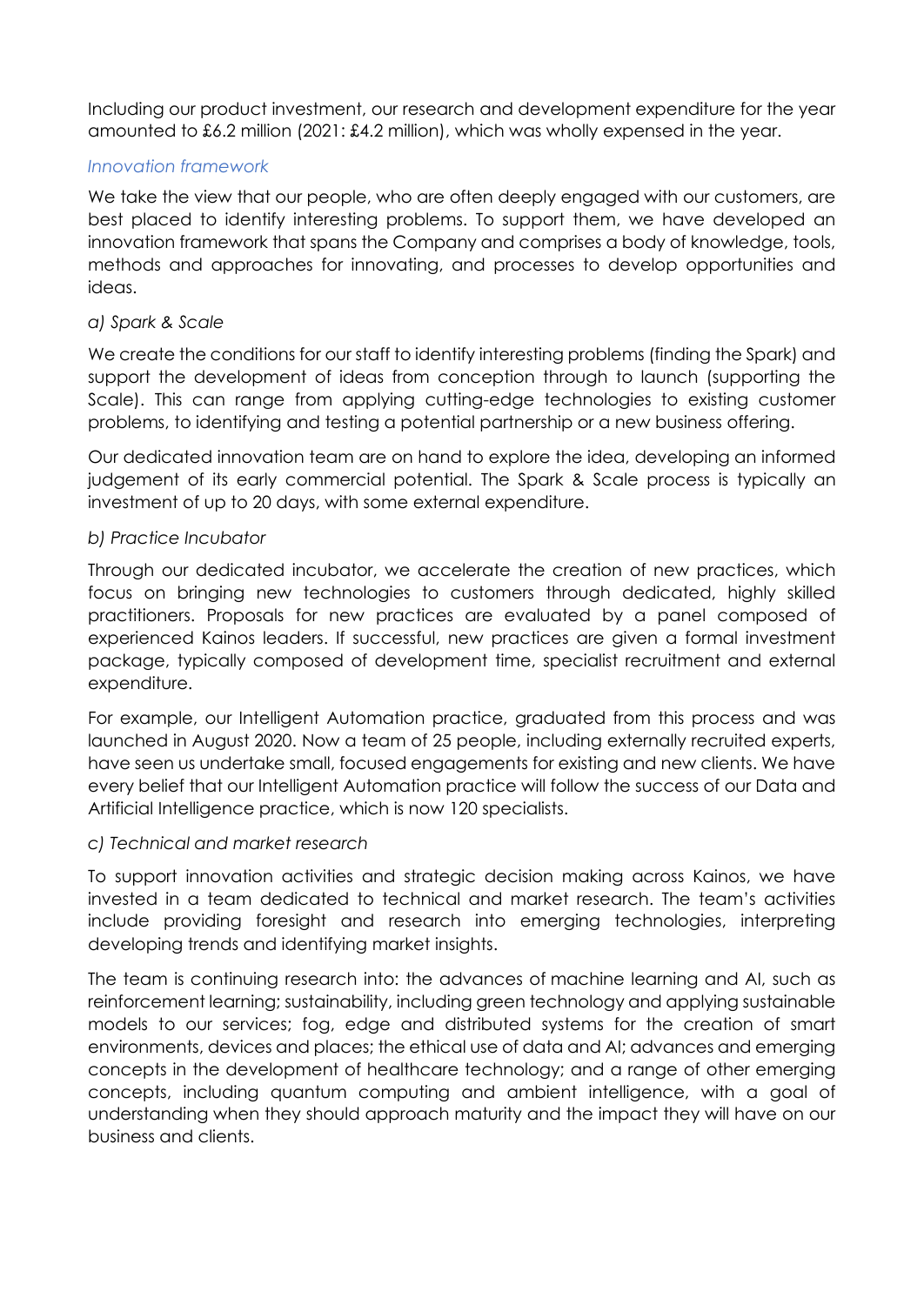#### *Partnerships*

In addition to internally sourced ideas, we nurture relationships with a broad network of partner organisations. We are active in start-up ecosystems, working with entrepreneurial young companies. Our people mentor and support their teams, helping to increase success prospects for their business, and with the aspiration of identifying and developing joint commercial opportunities.

We also work with academic research partners and leading industry organisations, such as the Turing Institute, Digital Catapult, the Confederation of British Industry and the Institution of Engineering and Technology as well as working with our strategic partners on furtherfrom-market technology and research.

#### *Close-to-customer innovation*

Technology continues to develop at pace, and we look to continuously improve our delivery approach for our customers. These improvements reflect our most recent experience in delivering projects, as well as using the improvements in the platforms from Workday, Microsoft, AWS, UI Path, and other partners.

Within Digital Services, our continued investment makes us leaders in cloud native software and data engineering, delivering technology, practices and principles that enable our customers to achieve long-term success with digital and data transformation. Through our Digital Advisory Practice, we work on customer innovation, bringing our leading technical expertise and wide network of partners to bear on real-world problems, quickly delivering value for users.

Workday, Inc. frequently releases software and functionality updates for their platform, and we ensure that these latest developments are reflected in our delivery approach and methodology. We also assess new modules, particularly Workday Extend, which allows customers to add unique functionality to their Workday system.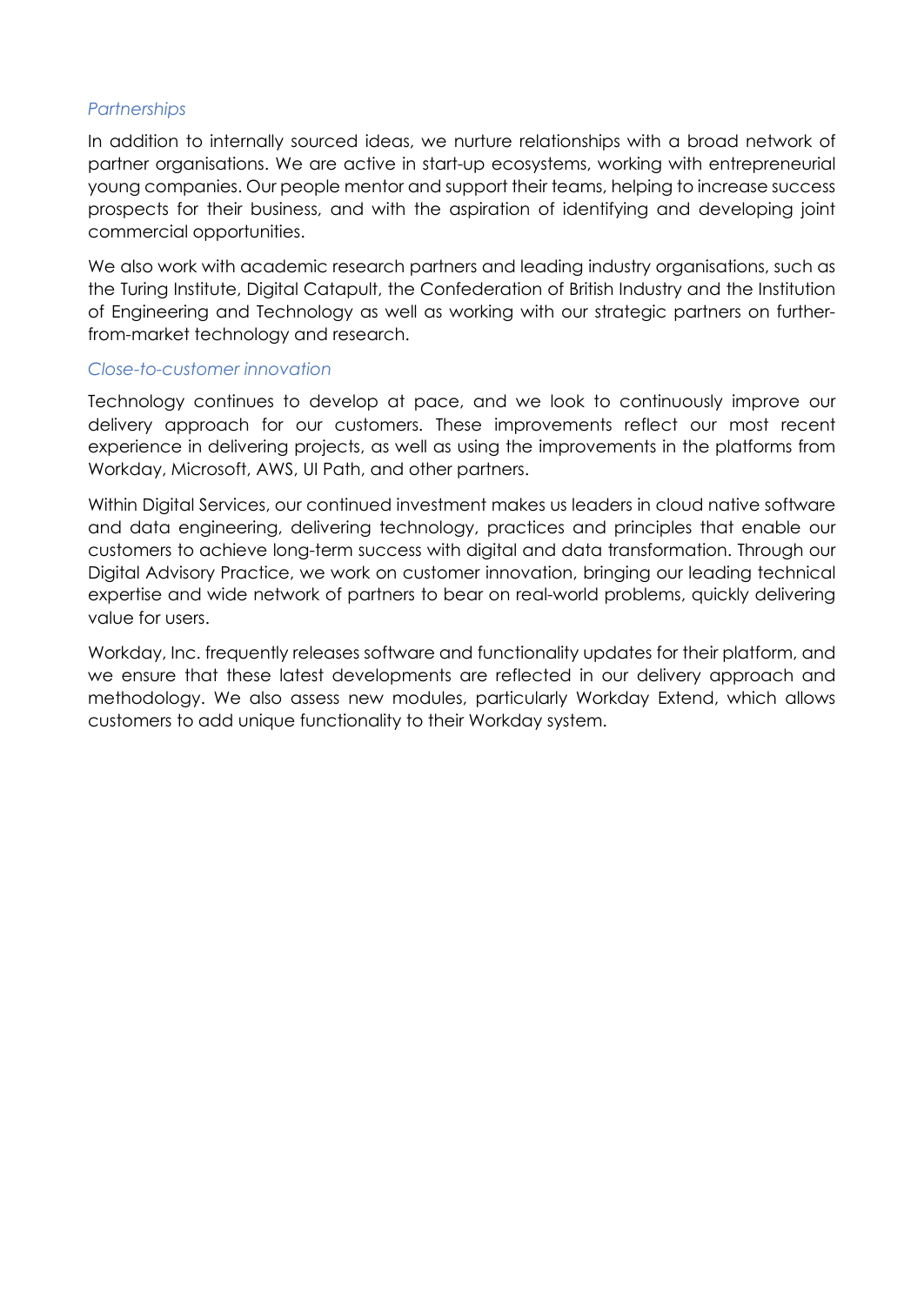# **Financial review**

FY22 was another year of excellent financial performance as is detailed further in the 'Operational Review'.

In summary, we achieved revenue of £302.6 million (2021: £234.7 million), representing an increase of 29%. Digital Services revenue grew 24% to £199.8 million (2021: £161.6 million), reflecting increased demand for digital transformation across all sectors. Our Workday Practice grew in all its regional markets and as a result revenue grew by 41% (30% organic) to £102.8 million (2021: £73.1 million). This was driven by 45% growth (29% organic) in Workday Services to £70.9 million (2021: £49.0 million) and 32% arowth in Smart products to £31.9 million (2021: £24.2 million).

Overall gross margin was 46.3% (2021: 50.4%). Digital Services margins decreased to 38.7% (2021: 44.6%) mainly due to the normalisation of utilisation levels, increased salary and contractor costs and the decrease of Covid-19 related cost savings previously highlighted as non-recurring in nature. Workday Practice margins decreased to 61.1% (2021: 63.3%), also driven mainly by reduced utilisation and increased salary and contractor costs.

## *Operating expenses*

Operating expenses for the year increased by 37% to £93.6 million (2021: £68.2 million). The growth in operating expenses is higher than the revenue growth due to the reduction of non-recurring cost savings in training, recruitment, facilities and travel during the pandemic lockdown, increased investment in our Smart products in both sales and product development, and increased acquisition-related expenses.

Investment in product development increased to £6.2 million (2021: £4.2 million) with all product development costs expensed. Research and Development Expenditure Credit (RDEC) grants recognised during the year totalled £3.2 million (2021: £3.6 million).

## *Alternative performance measures*

The business is managed and measured on a day-to-day basis using underlying results. The Directors believe that the 'adjusted profit before tax', 'adjusted EBITDA' and the 'adjusted diluted and basic earnings per share' measures presented are more representative of the underlying performance of the Group and enable comparability between periods.

To arrive at adjusted results, adjustments are made to exclude the effect of share-based payment expense, acquisition-related expenses including amortisation of acquired intangible assets and compensation for post-combination services.

The adjusted profit measures are not defined performance measures in UK-adopted IFRS standards. The Group's definition may not be comparable with similarly titled performance measures and disclosures in other entities. Adjusted profit measures can be reconciled to the reported numbers as follows: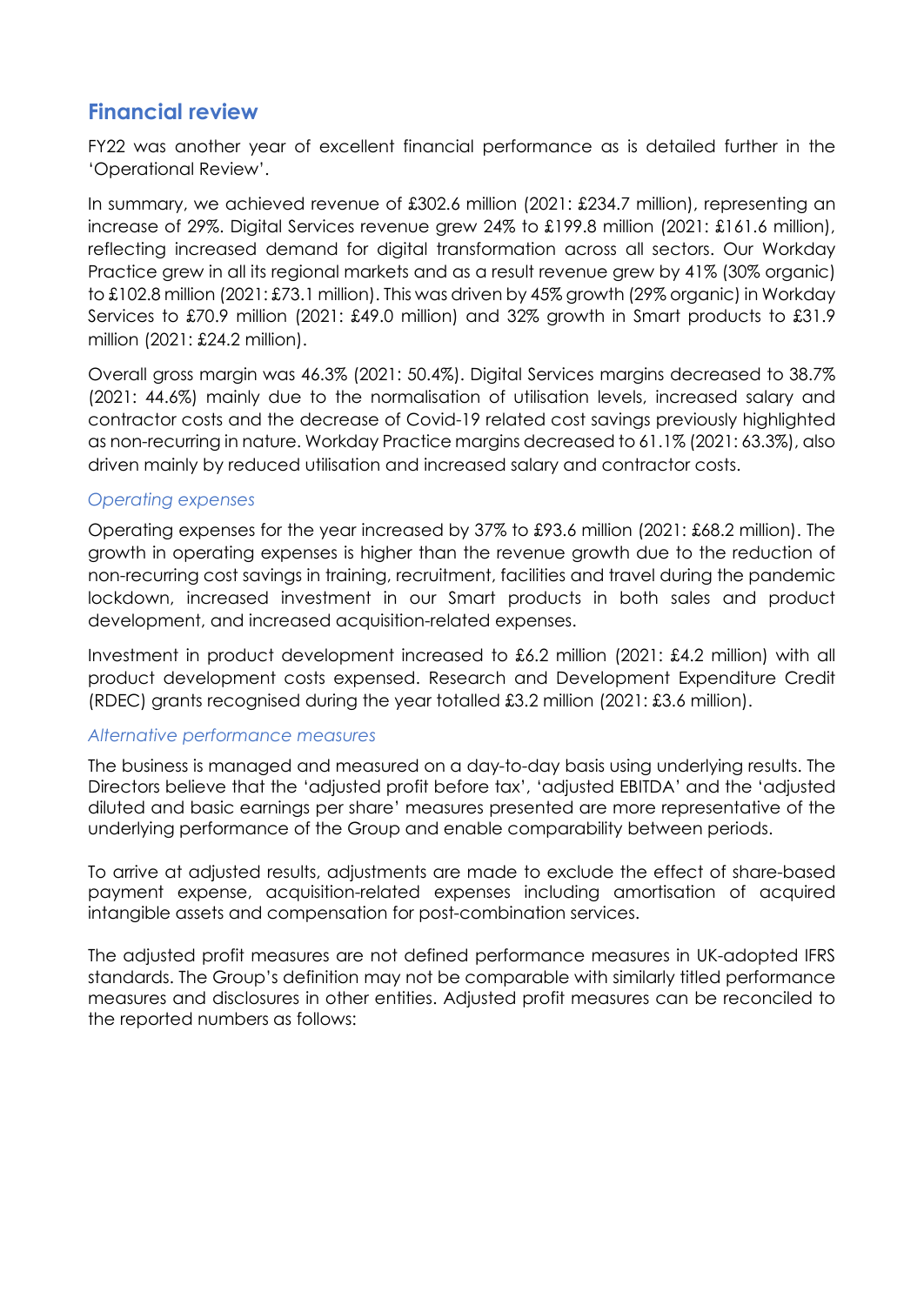#### *Adjusted profit measures*

| 2022                                                   | 2021        |
|--------------------------------------------------------|-------------|
| f(000s)                                                | (£000s)     |
| 45,993<br>Profit before tax                            | 50,341      |
| Share-based payment expense and related costs<br>3,727 | 4,513       |
| Amortisation of acquired intangible assets<br>1,890    | 383         |
| Compensation for post-combination services<br>5,520    | 1,836       |
| Acquisition-related expenses<br>1,641                  |             |
| Adjusted profit before tax<br>58,771                   | 57,073      |
|                                                        |             |
| 2022                                                   | 2021        |
| f(000s)                                                | $f$ (£000s) |
| Profit after tax<br>35,768                             | 39,601      |
| Share-based payment expense and related costs<br>2,907 | 3,656       |
| 1,890<br>Amortisation of acquired intangible assets    | 383         |
| Compensation for post-combination services<br>5,520    | 1,760       |
| Acquisition-related expenses<br>1,641                  |             |
| Adjusted profit after tax<br>47,726                    | 45,400      |

#### *Adjusted EBITDA*

| 2022                                                   | 2021        |
|--------------------------------------------------------|-------------|
| (£000s)                                                | $f$ (£000s) |
| Adjusted profit before tax<br>58,771                   | 57,073      |
| Depreciation of property, plant and equipment<br>1,538 | 921         |
| Depreciation of right-of-use assets<br>1,654           | 1,786       |
| Finance expense                                        | 78<br>74    |
| Finance income<br>(52)                                 | (84)        |
| <b>Adjusted EBITDA</b><br>61,985                       | 59,774      |

Adjusted pre-tax profit increased by 3% to £58.8 million (2021: £57.1 million). Profit before tax decreased by 9% to £46.0 million (2021: £50.3 million) driven by acquisition-related expenses.

#### *Corporation tax charge*

The effective tax rate for the year was 22% (2021: 21%), which is higher than the UK tax rate of 19% due to acquisition expenses which are not deductible for tax and our geographic mix of profits.

#### *Financial position*

We continue to have a strong financial position, with £76.6 million of cash and treasury deposits (2021: £80.9 million), no debt and net assets of £107.7 million (2021: £87.6 million). The combined underlying trade receivables and accrued income totalled £74.7 million (2021: £52.1 million), which increased due to the revenue growth in FY22 and due to the fact FY21 had exceptionally high cash conversion.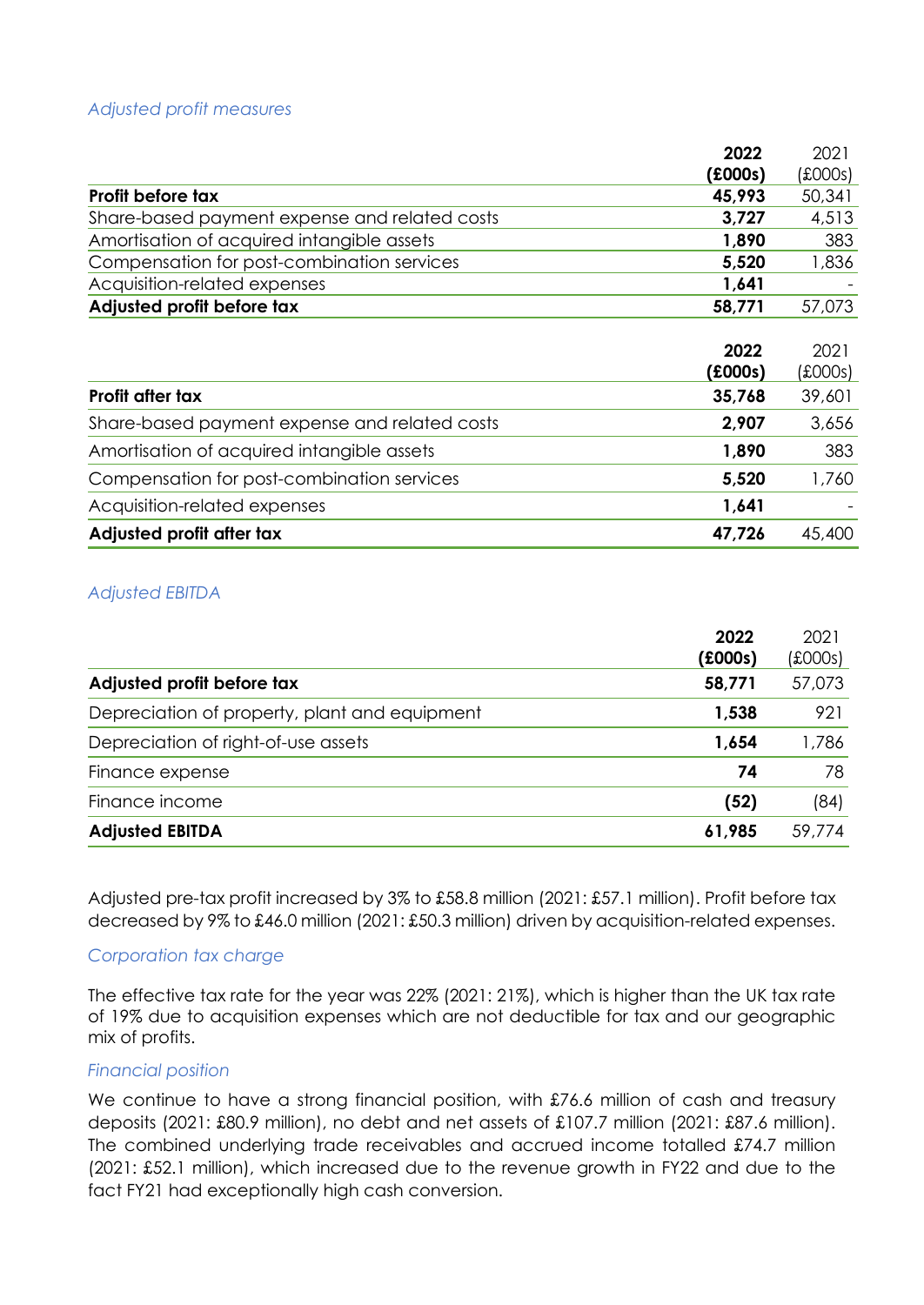Property, plant and equipment increased to £14.9 million at year end (2021: £10.3 million). Spending during the year related mainly to premises refurbishment costs and office equipment purchases.

The acquisitions of Cloudator, Une Consulting and Blackline completed during the year, increased the carrying value of goodwill to £18.8 million at 31 March 2022 (2021: £3.1 million) and intangibles to £6.0 million (2021: £3.3 million).

#### *Cash flow and cash conversion*

Cash conversion, calculated by taking cash generated by operating activities as a percentage of EBITDA continued to be strong at 83% (2021: 112%).

#### *Dividend*

We continue to adopt a progressive dividend policy; maximising shareholder return alongside retaining sufficient funds to invest in long-term growth. We have consistently been profitable and have generated a strong cash balance. The proposed final dividend, if approved by shareholders, is 15.1p and would be payable on 28 October 2022 to all shareholders on the Register of Members on 7 October 2022, and with an ex-dividend date of 6 October 2022. This will make the total dividend for the year 22.2p (2021: 28.2p) which will represent a distribution of 58% of the adjusted profit after taxation for the year (2021: 76%). The total dividend for FY21 of 28.2p includes a special dividend paid in September 2020 of 6.7p per share. Excluding this special dividend the total interim and final dividend for FY21 of 21.5p represents a distribution of 58% of the adjusted profit after taxation for this year.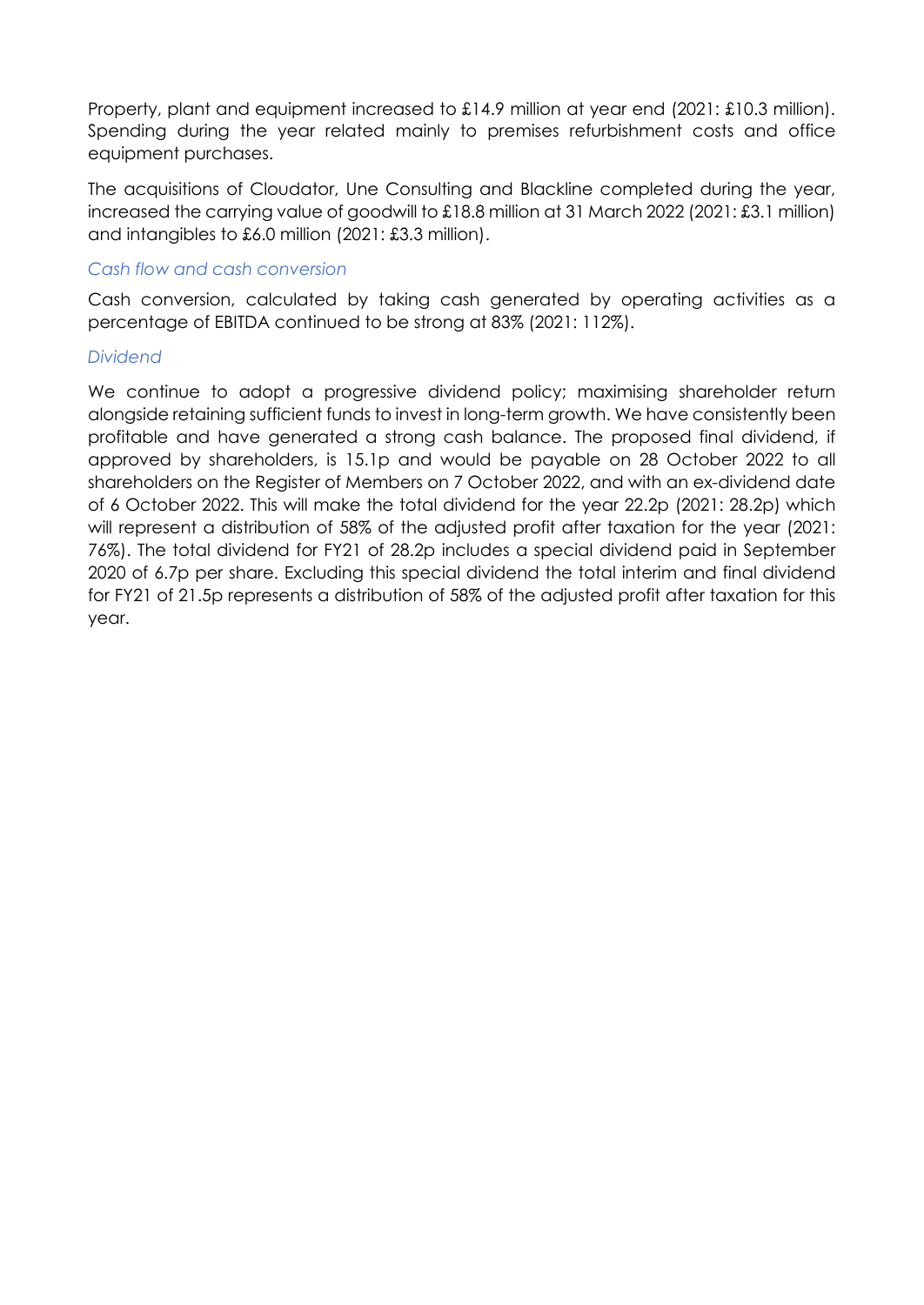# **Consolidated income statement for the year ended 31 March 2022**

| <b>Continuing operations</b>                                                                       | <b>Note</b>    | 2022<br>f(000s) | 2021<br>$f$ (£000s) |
|----------------------------------------------------------------------------------------------------|----------------|-----------------|---------------------|
| Revenue                                                                                            | $\overline{2}$ | 302,632         | 234,694             |
| Cost of sales                                                                                      | $\overline{2}$ | (162, 386)      | (116, 396)          |
| Gross profit                                                                                       | $\overline{2}$ | 140,246         | 118,298             |
| Operating expenses                                                                                 |                | (93, 625)       | (68, 232)           |
| Impairment (loss)/gain (including amounts<br>recovered) on trade receivables and accrued<br>income |                | (606)           | 269                 |
| <b>Operating profit</b>                                                                            |                | 46,015          | 50,335              |
| Finance income                                                                                     |                | 52              | 84                  |
| Finance expense                                                                                    |                | (74)            | (78)                |
| Profit before tax                                                                                  |                | 45,993          | 50,341              |
| Income tax expense                                                                                 |                | (10, 225)       | (10, 740)           |
| Profit for the year                                                                                |                | 35,768          | 39,601              |

# **Earnings per share**

| <b>Basic</b>   | 29.1 <sub>p</sub> | 32.5p |
|----------------|-------------------|-------|
| <b>Diluted</b> | 28.5p             | 32.1p |

# **Consolidated statement of comprehensive income for the year ended 31 March**

## **2022**

|                                                                | 2022              | 2021                  |
|----------------------------------------------------------------|-------------------|-----------------------|
| Profit for the year                                            | f(000s)<br>35,768 | $f$ (£000s)<br>39,601 |
| Items that may be reclassified subsequently to profit or loss: |                   |                       |
| Foreign operations - foreign currency translation differences  | 728               | (1, 132)              |
| Total comprehensive income for the year                        | 36,496            | 38,469                |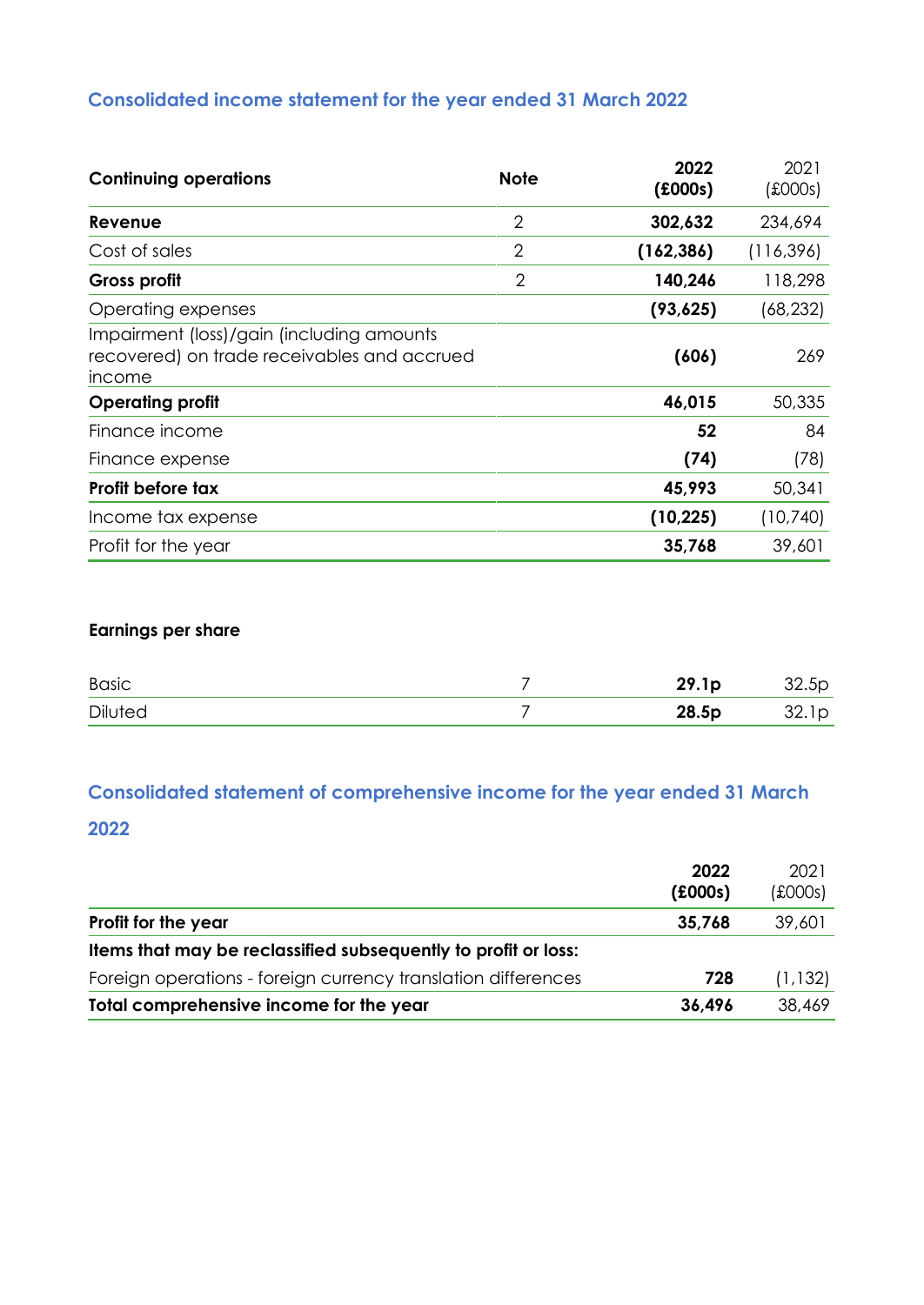# **Consolidated statement of financial position as at 31 March 2022**

|                                   | <b>Note</b> | 2022<br>f(000s) | 2021<br>$f$ (£000s) |
|-----------------------------------|-------------|-----------------|---------------------|
| <b>Non-current assets</b>         |             |                 |                     |
| Goodwill                          |             | 18,765          | 3,121               |
| Other intangible assets           |             | 5,993           | 3,288               |
| Property, plant and equipment     |             | 14,867          | 10,287              |
| Right-of-use assets               |             | 3,166           | 3,857               |
| Investments in equity instruments |             | 1,343           | 1,225               |
| Deferred tax asset                |             | 4,282           | 4,020               |
|                                   |             | 48,416          | 25,798              |
| <b>Current assets</b>             |             |                 |                     |
| Trade and other receivables       | 8           | 38,358          | 36,609              |
| Prepayments                       | 8           | 4,377           | 2,777               |
| Accrued income                    | 8           | 39,462          | 18,354              |
| Treasury deposits                 |             |                 | 18,028              |
| Cash and cash equivalents         |             | 76,609          | 62,896              |
|                                   |             | 158,806         | 138,664             |
| <b>Total assets</b>               |             | 207,222         | 164,462             |
| <b>Current liabilities</b>        |             |                 |                     |
| Trade payables and accruals       | 9           | (49, 199)       | (35, 976)           |
| Deferred income                   | 9           | (30,966)        | (21, 985)           |
| <b>Current tax liabilities</b>    |             | (1,959)         | (2,863)             |
| Lease liabilities                 |             | (1,093)         | (1, 249)            |
| Provisions                        |             | (872)           |                     |
| Other tax and social security     | 9           | (11, 917)       | (10,652)            |
|                                   |             | (96,006)        | (72, 725)           |
| <b>Non-current liabilities</b>    |             |                 |                     |
| Provisions                        |             | (1, 258)        | (1,735)             |
| Lease liabilities                 |             | (2, 268)        | (2, 394)            |
|                                   |             | (3, 526)        | (4, 129)            |
| <b>Total liabilities</b>          |             | (99, 532)       | (76, 854)           |
| <b>Net assets</b>                 |             | 107,690         | 87,608              |
| Equity                            |             |                 |                     |
| Share capital                     |             | 619             | 614                 |
| Share premium account             |             | 6,433           | 5,737               |
| Capital reserve                   |             | 3,548           | 662                 |
| Share-based payment reserve       |             | 15,171          | 9,083               |
| <b>Translation reserve</b>        |             | 251             | (477)               |
| Retained earnings                 |             | 81,668          | 71,989              |
| <b>Total equity</b>               |             | 107,690         | 87,608              |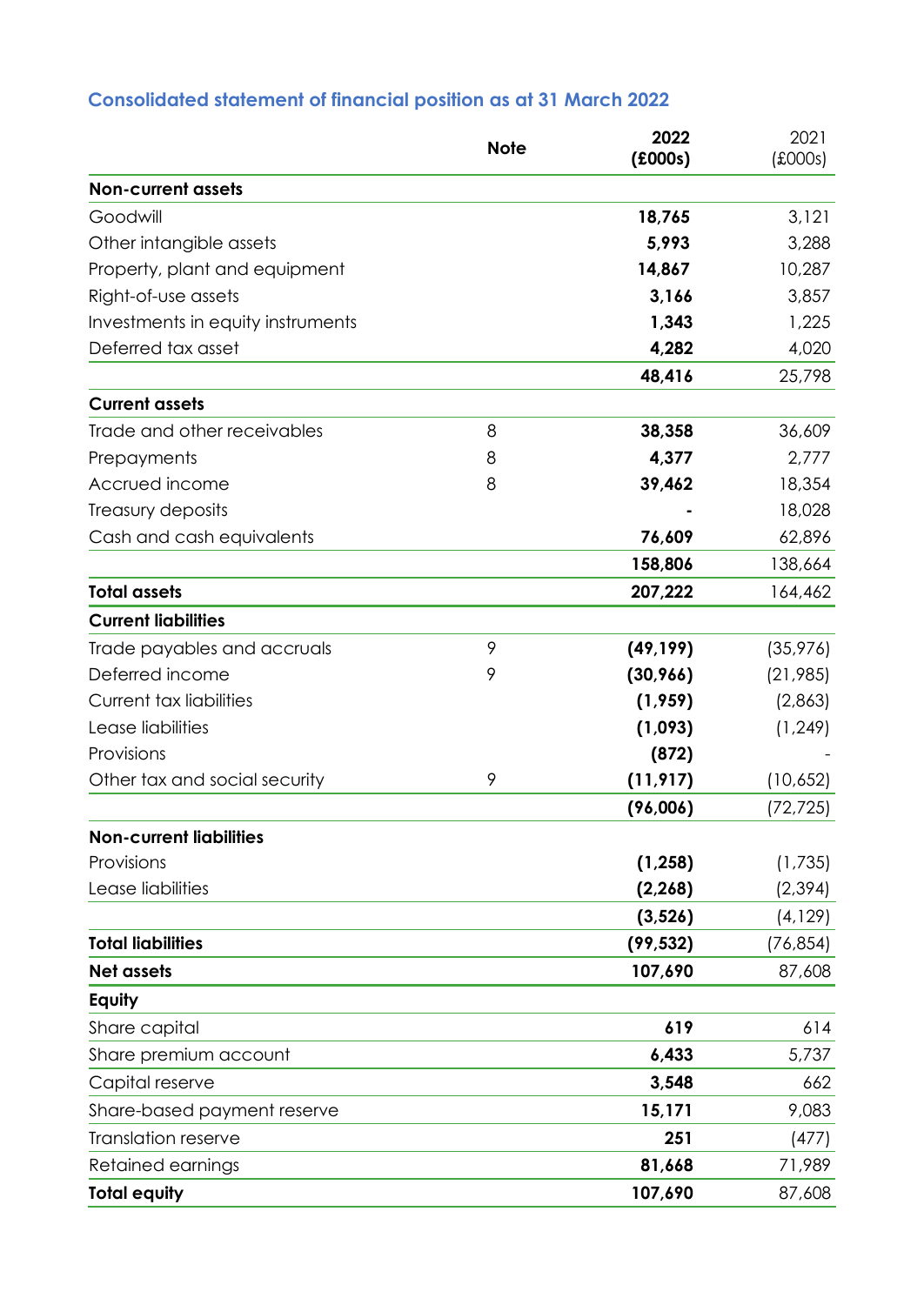These financial statements were approved by the Board of Directors and authorised for issue on 20 May 2022. They were signed on its behalf by:

**Richard McCann Director** 20 May 2022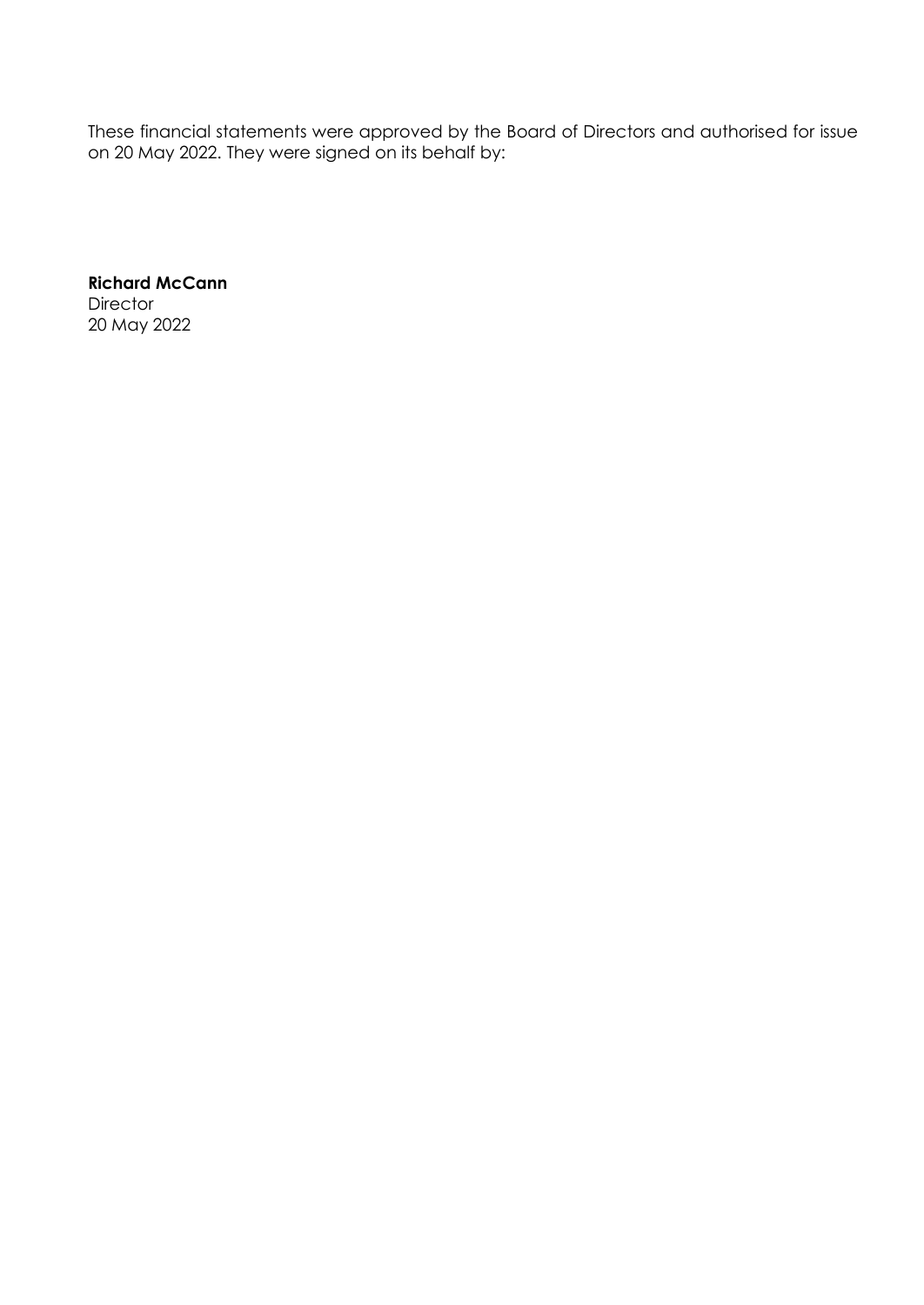# **Consolidated statement of changes in equity for the year ended 31 March 2022**

|                                                             | <b>Share</b><br>capital | <b>Share</b><br>premium | Capital<br>reserve | Share-<br>based<br>payment | <b>Translation</b><br>reserve | <b>Retained</b><br>earnings | Total<br>equity |
|-------------------------------------------------------------|-------------------------|-------------------------|--------------------|----------------------------|-------------------------------|-----------------------------|-----------------|
|                                                             | (£000s)                 | (£000s)                 | (£000s)            | reserve<br>(£000s)         | (£000s)                       | (£000s)                     | f(000s)         |
| <b>Balance at 31 March</b><br>2020                          | 610                     | 5,446                   | 664                | 5,610                      | 655                           | 46,169                      | 59,154          |
| Profit for the year                                         | $\overline{a}$          |                         | $\overline{a}$     | $\overline{a}$             |                               | 39,601                      | 39,601          |
| Other comprehensive<br>income                               |                         |                         |                    |                            | (1, 132)                      |                             | (1, 132)        |
| Total comprehensive<br>income for the year                  |                         |                         |                    |                            | (1, 132)                      | 39,601                      | 38,469          |
| Equity-settled share-<br>based payment                      |                         |                         |                    | 3,473                      |                               |                             | 3,473           |
| Current tax for equity-<br>settled share-based<br>payments  |                         |                         |                    |                            |                               | 441                         | 441             |
| Deferred tax for<br>equity-settled share-<br>based payments |                         |                         |                    |                            |                               | 1,804                       | 1,804           |
| Issue of share capital                                      | $\overline{4}$          | 291                     | (2)                | $\overline{\phantom{a}}$   | $\qquad \qquad -$             | $\qquad \qquad -$           | 293             |
| <b>Dividends</b>                                            |                         |                         |                    |                            | $\qquad \qquad -$             | (16,026)                    | (16,026)        |
| <b>Balance at 31 March</b><br>2021                          | 614                     | 5,737                   | 662                | 9,083                      | (477)                         | 71,989                      | 87,608          |
| Profit for the year                                         | $\overline{a}$          | $\overline{a}$          |                    | $\overline{a}$             |                               | 35,768                      | 35,768          |
| Other comprehensive<br>income                               |                         |                         |                    |                            | 728                           |                             | 728             |
| Total comprehensive<br>income for the year                  |                         |                         |                    |                            | 728                           | 35,768                      | 36,496          |
| Equity-settled share-<br>based payment                      |                         |                         |                    | 6,088                      |                               |                             | 6,088           |
| Current tax for equity-<br>settled share-based<br>payments  |                         |                         |                    |                            |                               | 1,610                       | 1,610           |
| Deferred tax for<br>equity-settled share-<br>based payments |                         |                         |                    |                            |                               | (280)                       | (280)           |
| Issue of share capital -<br>share options<br>exercised      | 5                       | 2,296                   |                    |                            |                               |                             | 2,301           |
| Issue of shares as<br>purchase<br>consideration             |                         |                         | 1,286              |                            |                               |                             | 1,286           |
| Transfer between<br>reserves <sup>(6)</sup>                 |                         | (1,600)                 | 1,600              |                            |                               |                             |                 |
| Dividends                                                   |                         |                         |                    |                            |                               | (27, 419)                   | (27, 419)       |
| <b>Balance at 31 March</b><br>2022                          | 619                     | 6,433                   | 3,548              | $15,171^{(7)}$             | 251                           | 81,668                      | 107,690         |

<span id="page-27-0"></span><sup>(6)</sup> Premium on shares issued as consideration in FY20 reclassified from share premium account to capital reserve, in accordance with the requirements of the Companies Act 2006, S612.

<span id="page-27-1"></span> $(7)$  £10.3 million relates to exercised or lapsed options and is considered distributable.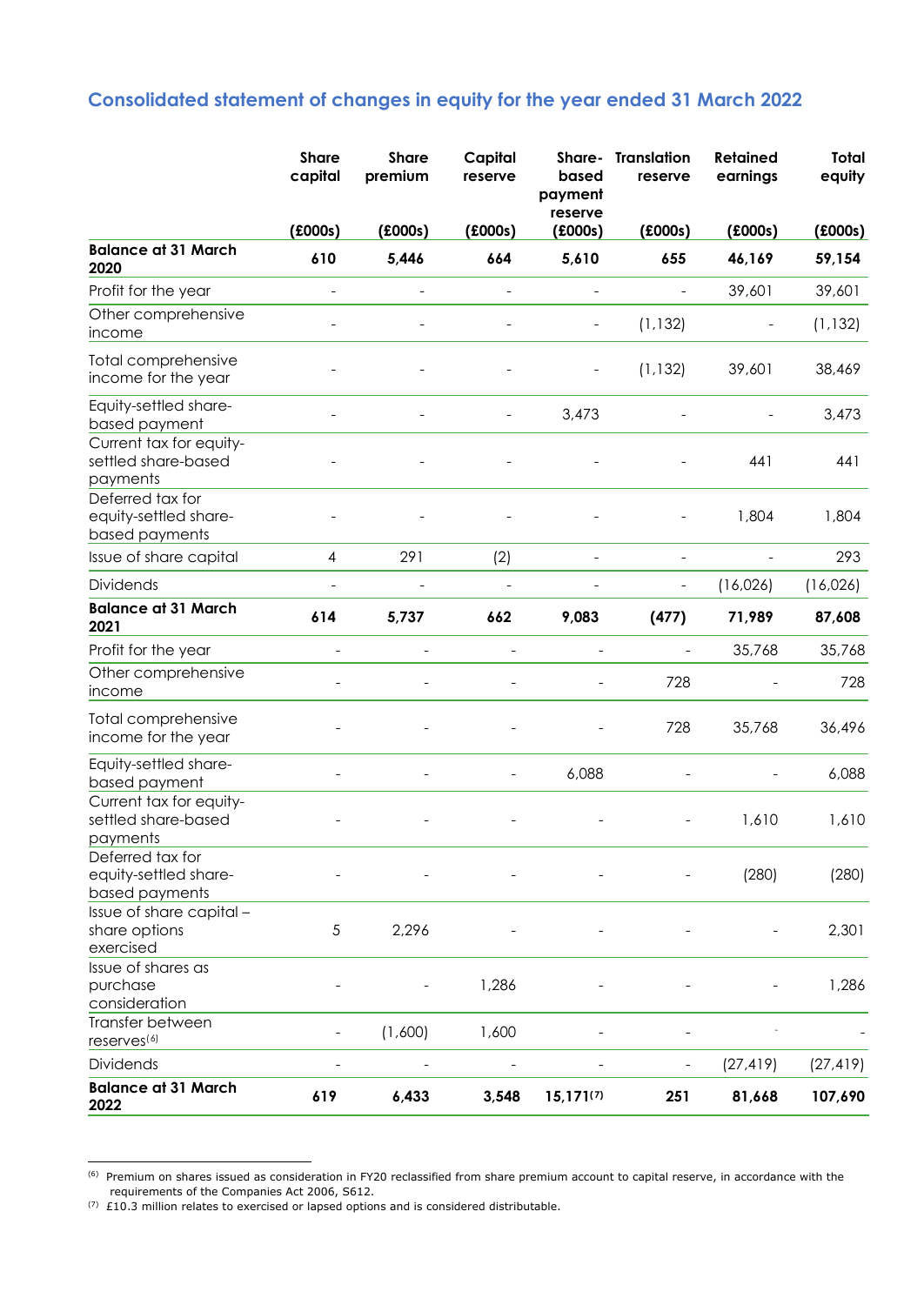# **Consolidated statement of cash flows for the year ended 31 March 2022**

|                                                             | 2022<br>(£000s) | 2021<br>(£000s) |
|-------------------------------------------------------------|-----------------|-----------------|
| <b>Cash flows from operating activities</b>                 |                 |                 |
| Profit for the year                                         | 35,768          | 39,601          |
| Adjustments for:                                            |                 |                 |
| Finance income                                              | (52)            | (84)            |
| Finance expense                                             | 74              | 78              |
| Tax expense                                                 | 10,225          | 10,740          |
| Share-based payment expense                                 | 3,727           | 4,513           |
| Depreciation of property, plant and equipment               | 1,538           | 921             |
| Depreciation of right-of-use assets                         | 1,654           | 1,786           |
| Amortisation of intangible assets                           | 1,890           | 383             |
| Loss on disposal of property, plant and equipment           | 8               | 114             |
| Post-acquisition remuneration settled by shares             | 2,950           | 760             |
| Increase/(decrease) in provisions                           | 395             | (793)           |
| Operating cash flows before movements in working<br>capital | 58,177          | 58,019          |
| Increase in trade and other receivables                     | (22, 996)       | (9, 262)        |
| Increase in trade and other payables                        | 16,571          | 18,397          |
| <b>Cash generated from operating activities</b>             | 51,752          | 67,154          |
| Income taxes paid                                           | (7,089)         | (7, 213)        |
| Net cash from operating activities                          | 44,663          | 59,941          |
| <b>Cash flows from investing activities</b>                 |                 |                 |
| Interest received                                           | 52              | 84              |
| Purchases of property, plant and equipment                  | (5,819)         | (1,468)         |
| Acquisition of other investments                            | (74)            | (200)           |
| Amounts withdrawn/(placed) on treasury deposit              | 18,028          | (18,028)        |
| Acquisition of subsidiaries net of cash acquired            | (16, 768)       |                 |
| Net cash used in investing activities                       | (4, 581)        | (19,612)        |
| <b>Cash flows from financing activities</b>                 |                 |                 |
| Dividends paid                                              | (27, 419)       | (16,026)        |
| Interest paid                                               | (74)            | (78)            |
| Repayment of lease liabilities                              | (1,409)         | (1, 763)        |
| Proceeds on issue of shares                                 | 2,301           | 293             |
| Net cash used in financing activities                       | (26, 601)       | (17, 574)       |
| Net increase in cash and cash equivalents                   | 13,481          | 22,755          |
| Cash and cash equivalents at beginning of year              | 62,896          | 40,785          |
| Effect of exchange rate fluctuations on cash held           | 232             | (644)           |
| Cash and cash equivalents at end of year                    | 76,609          | 62,896          |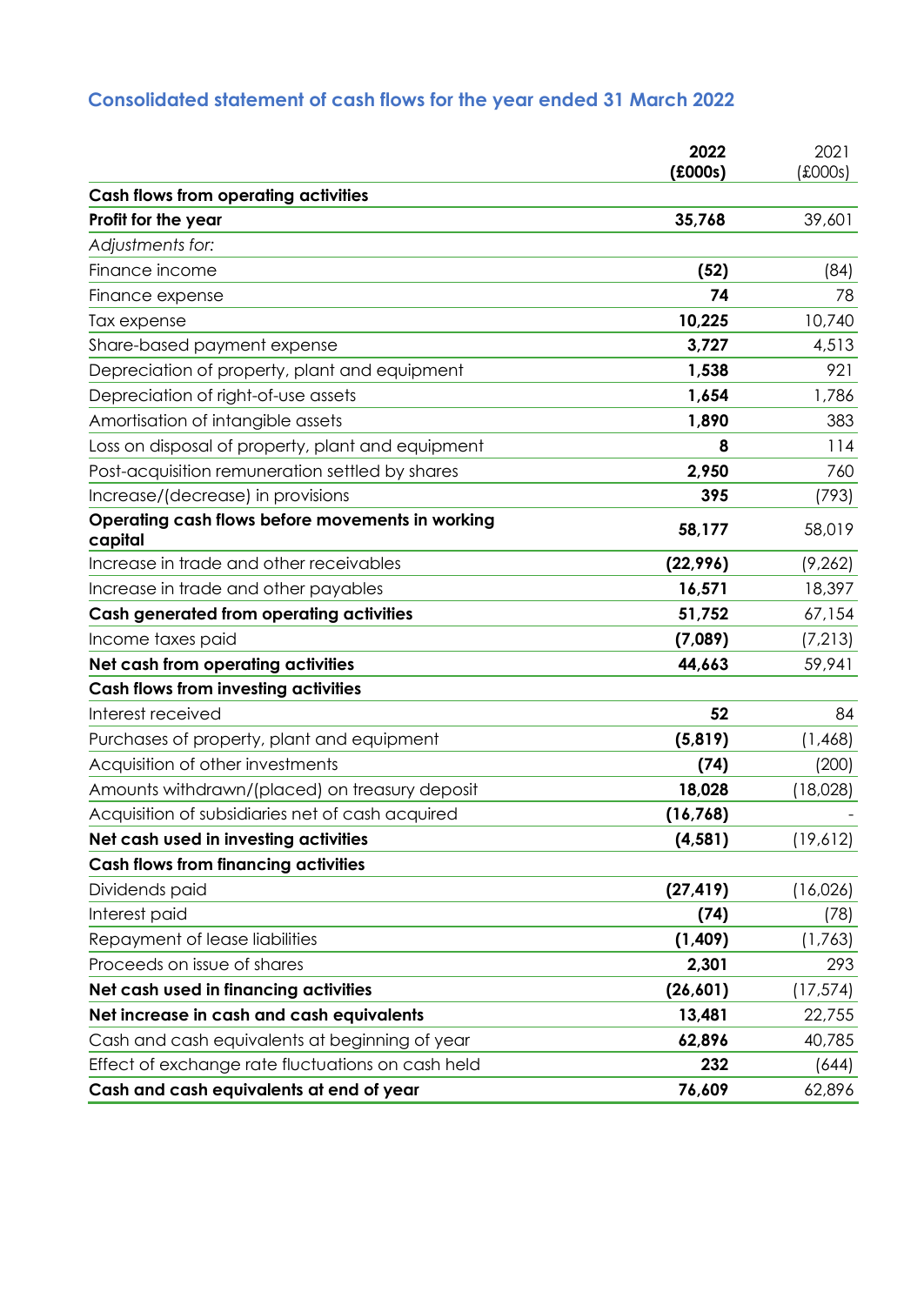# **Notes to the consolidated financial information**

## **1. General information and basis of preparation**

Kainos Group plc ('the Company') is a public company limited by shares incorporated in the United Kingdom under the Companies Act 2006 and is registered in England and Wales (company registration number 09579188), having its registered office at 21 Farringdon Road, 2nd Floor, London EC1M 3HA. The Company is listed on the London Stock Exchange.

The Group financial statements consolidate those of the Company and its subsidiaries (together referred to as the 'Group').

The Group financial statements have been prepared and approved by the Directors in accordance with UK-adopted International Accounting Standards ('UK-Adopted IFRSs'). The financial statements are presented in Pounds Sterling, generally rounded to the nearest thousand.

The financial information set out in this document does not constitute the statutory accounts of the Group for the years ended 31 March 2022 or 31 March 2021 but is derived from those accounts. Statutory accounts for the year ended 31 March 2021 have been delivered to the registrar of companies, and those for 2022 will be delivered in due course. The auditor has reported on those accounts; their reports were (i) unqualified, (ii) did not include a reference to any matters to which the auditor drew attention by way of emphasis without qualifying their report and (iii) did not contain a statement under section 498 (2) or (3) of the Companies Act 2006.

This financial information was authorised for issue by the Directors on 20 May 2022.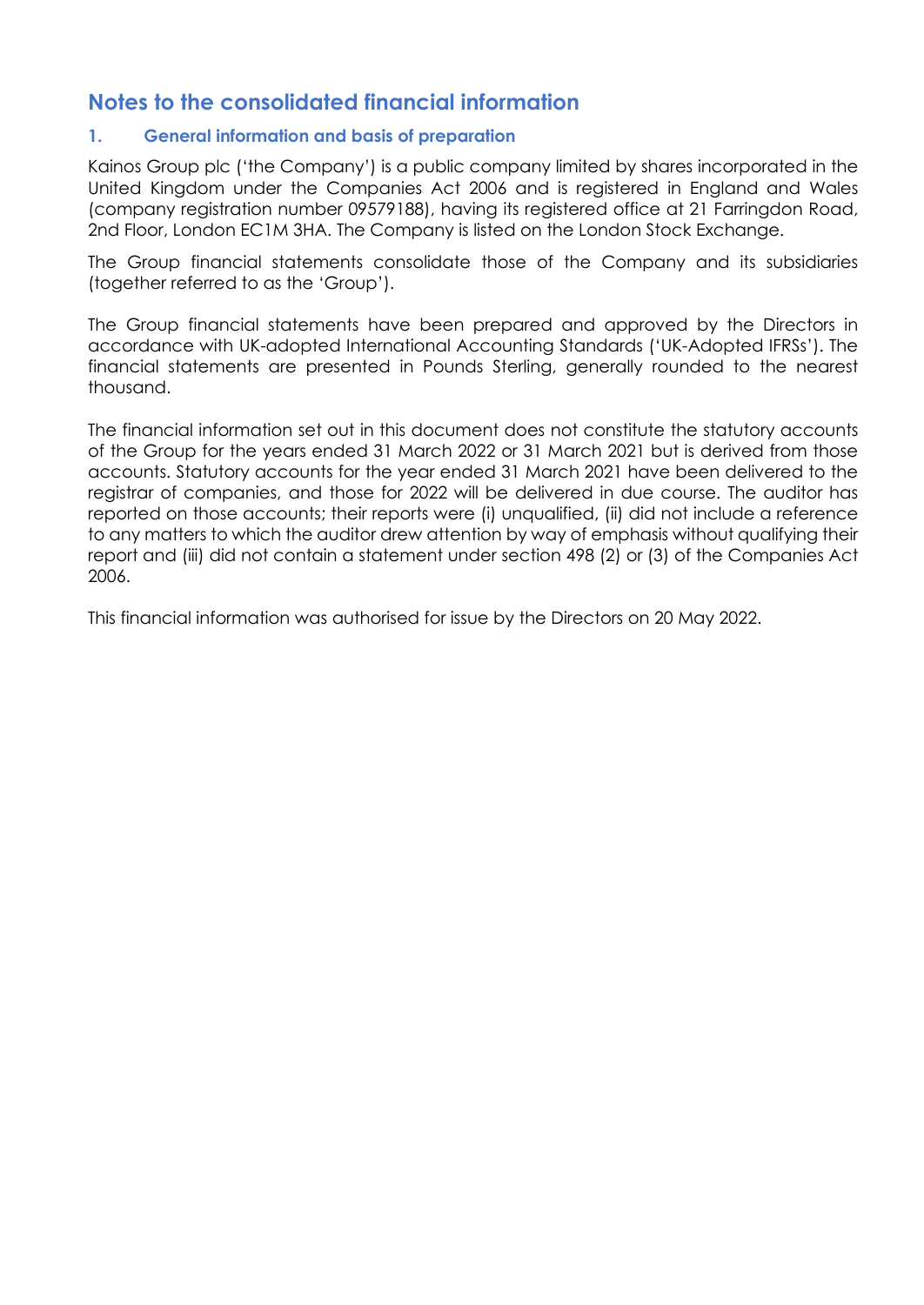# **2. Segment reporting**

All of the Group's revenue during the year to 31 March 2022 was derived from continuing operations. Kainos is structured into two operating divisions: Digital Services and the Workday Practice.

The following is an analysis of the Group's revenue and results by reportable segment:

| 2022                             | Digital         | Workday   |                              |
|----------------------------------|-----------------|-----------|------------------------------|
| 12 months to 31 March            | <b>Services</b> |           | <b>Practice Consolidated</b> |
|                                  | f(000s)         | f(000s)   | f(000s)                      |
| Revenue                          | 199,831         | 102,801   | 302,632                      |
| Cost of sales                    | (122, 430)      | (39, 956) | (162, 386)                   |
| <b>Gross profit</b>              | 77,401          | 62,845    | 140,246                      |
| Direct expenses <sup>(8)</sup>   | (21, 723)       | (37, 598) | (59, 321)                    |
| Contribution                     | 55,678          | 25,247    | 80,925                       |
| Central overheads <sup>(8)</sup> |                 |           | (22, 132)                    |
| Net finance expense              |                 |           | (22)                         |
| Adjusted pre-tax profit          |                 |           | 58,771                       |
| Share-based payments             |                 |           |                              |
| expense and related costs        |                 |           | (3, 727)                     |
| Amortisation of acquired         |                 |           |                              |
| intangible assets                |                 |           | (1,890)                      |
| Compensation for post-           |                 |           |                              |
| combination remuneration         |                 |           | (5, 520)                     |
| Acquisition related expenses     |                 |           | (1,641)                      |
| <b>Profit before tax</b>         |                 |           | 45,993                       |

| 2021<br>12 months to 31 March                     | <b>Digital</b><br><b>Services</b><br>f(000s) | Workday<br><b>Practice</b><br>(£000s) | <b>Consolidated</b><br>f(000s) |
|---------------------------------------------------|----------------------------------------------|---------------------------------------|--------------------------------|
| Revenue                                           | 161,572                                      | 73,122                                | 234,694                        |
| Cost of sales                                     | (89, 578)                                    | (26, 818)                             | (116, 396)                     |
| Gross profit                                      | 71,994                                       | 46,304                                | 118,298                        |
| Direct expenses <sup>(8)</sup>                    | (16, 419)                                    | (27,366)                              | (43, 785)                      |
| Contribution                                      | 55,575                                       | 18,938                                | 74,513                         |
| Central overheads <sup>(8)</sup>                  |                                              |                                       | (17, 446)                      |
| Net finance income                                |                                              |                                       | 6                              |
| Adjusted pre-tax profit                           |                                              |                                       | 57,073                         |
| Share-based payments expense and<br>related costs |                                              |                                       | (4, 513)                       |
| Amortisation of acquired intangible<br>assets     |                                              |                                       | (383)                          |
| Compensation for post-combination<br>remuneration |                                              |                                       | (1,836)                        |

<span id="page-30-0"></span><sup>&</sup>lt;sup>(8)</sup> Direct expenses plus central overheads plus share-based payment expense and acquisition related expenses (including amortisation of acquired intangible assets and compensation for post-combination remuneration) equals the sum of operating expenses plus impairment losses and reversals on trade receivables and accrued income. Direct expenses are expenses that are directly attributable to each division.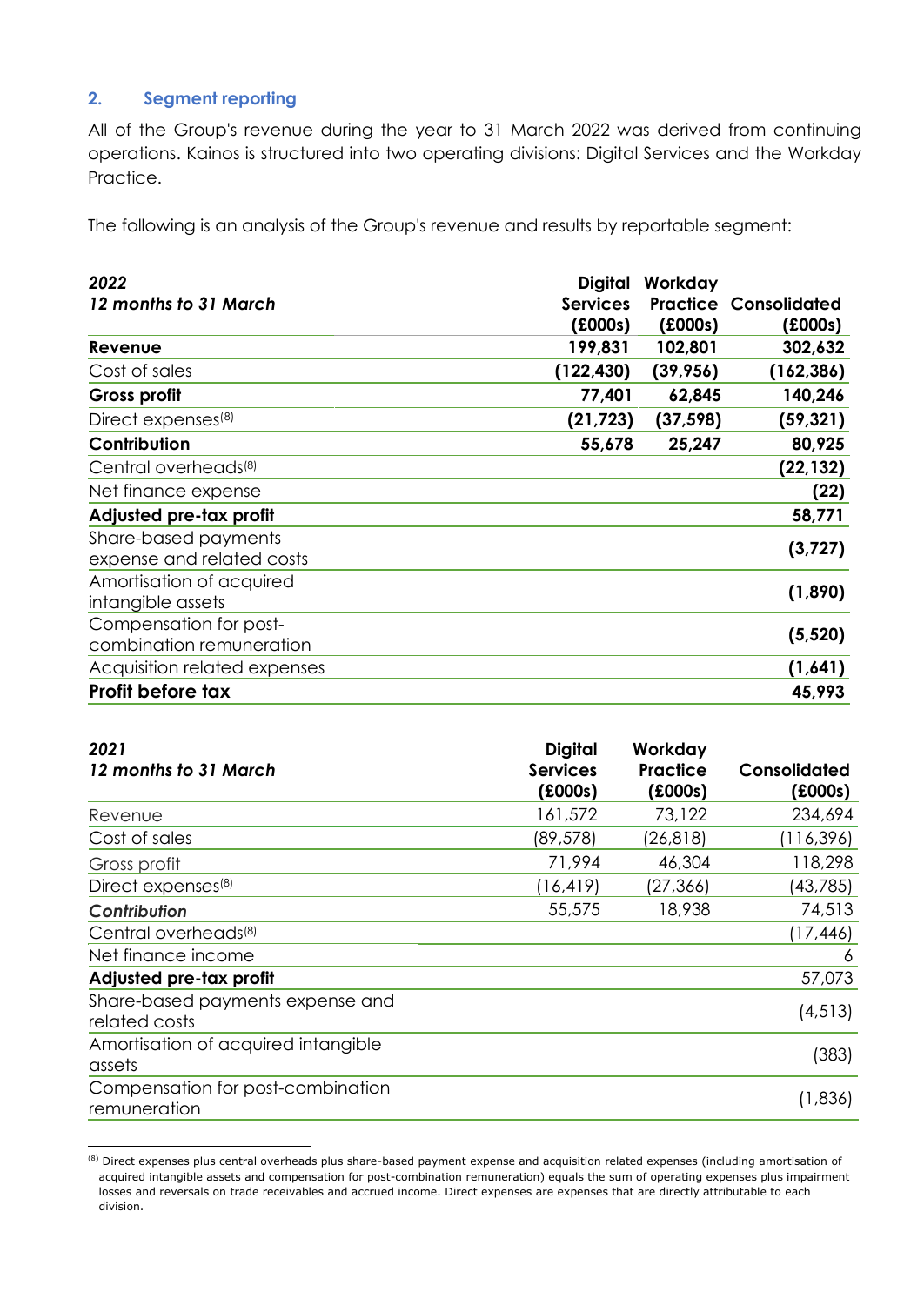# **Profit before tax** 50,341

The Group's revenue from external customers by geographic location is detailed below:

|                          | 2022<br>f(000s) | 2021<br>$f$ (£000s) |
|--------------------------|-----------------|---------------------|
| United Kingdom & Ireland | 215,606         | 175,710             |
| North America            | 58,712          | 38,099              |
| Central Europe           | 27,125          | 19,631              |
| Rest of world            | 1,189           | 1,254               |
|                          | 302,632         | 234,694             |

Disaggregation of the Group's revenue is presented in the following tables:

|                       | <b>Digital</b><br><b>Services</b><br>2022<br>f(000s) | Digital<br>Services<br>2021<br>(£000s) | Workday<br><b>Practice</b><br>2022<br>f(000s) | Workday<br>Practice<br>2021<br>(£000s) | <b>Total</b><br>2022<br>f(000s) | Total<br>2021<br>(£000s) |
|-----------------------|------------------------------------------------------|----------------------------------------|-----------------------------------------------|----------------------------------------|---------------------------------|--------------------------|
| Type of revenue       |                                                      |                                        |                                               |                                        |                                 |                          |
| Services              | 188,630                                              | 151,163                                | 64,475                                        | 46,920                                 | 253,105                         | 198,083                  |
| SaaS and related      | 5,947                                                | 5,385                                  | 38,295                                        | 26,159                                 | 44,242                          | 31,544                   |
| Third party and other | 5,254                                                | 5,024                                  | 31                                            | 43                                     | 5,285                           | 5,067                    |
|                       | 199,831                                              | 161,572                                | 102,801                                       | 73,122                                 | 302,632                         | 234,694                  |
| Revenue recognition   |                                                      |                                        |                                               |                                        |                                 |                          |
| At a point in time    | 5,254                                                | 5,024                                  | 31                                            | 43                                     | 5,285                           | 5,067                    |
| Over time             | 194,577                                              | 156,548                                | 102,770                                       | 73,079                                 | 297,347                         | 229,627                  |
|                       | 199,831                                              | 161,572                                | 102,801                                       | 73,122                                 | 302,632                         | 234,694                  |

# **Digital Services**

|                         | 2022    | 2021            |
|-------------------------|---------|-----------------|
|                         | f(000s) | $f$ (£000s)     |
| Public                  | 108,400 | 102,180         |
| Commercial              | 25,120  | 15,653          |
| Healthcare              | 66,311  | 43,739          |
|                         | 199,831 | 161,572         |
| <b>Workday Practice</b> |         |                 |
| Public                  | 2,582   | 3,314           |
| Commercial              | 98,678  | 65,428          |
| Healthcare              | 1,541   | 4,380           |
|                         | 102,801 | 73,122          |
| Total                   |         | 302,632 234,694 |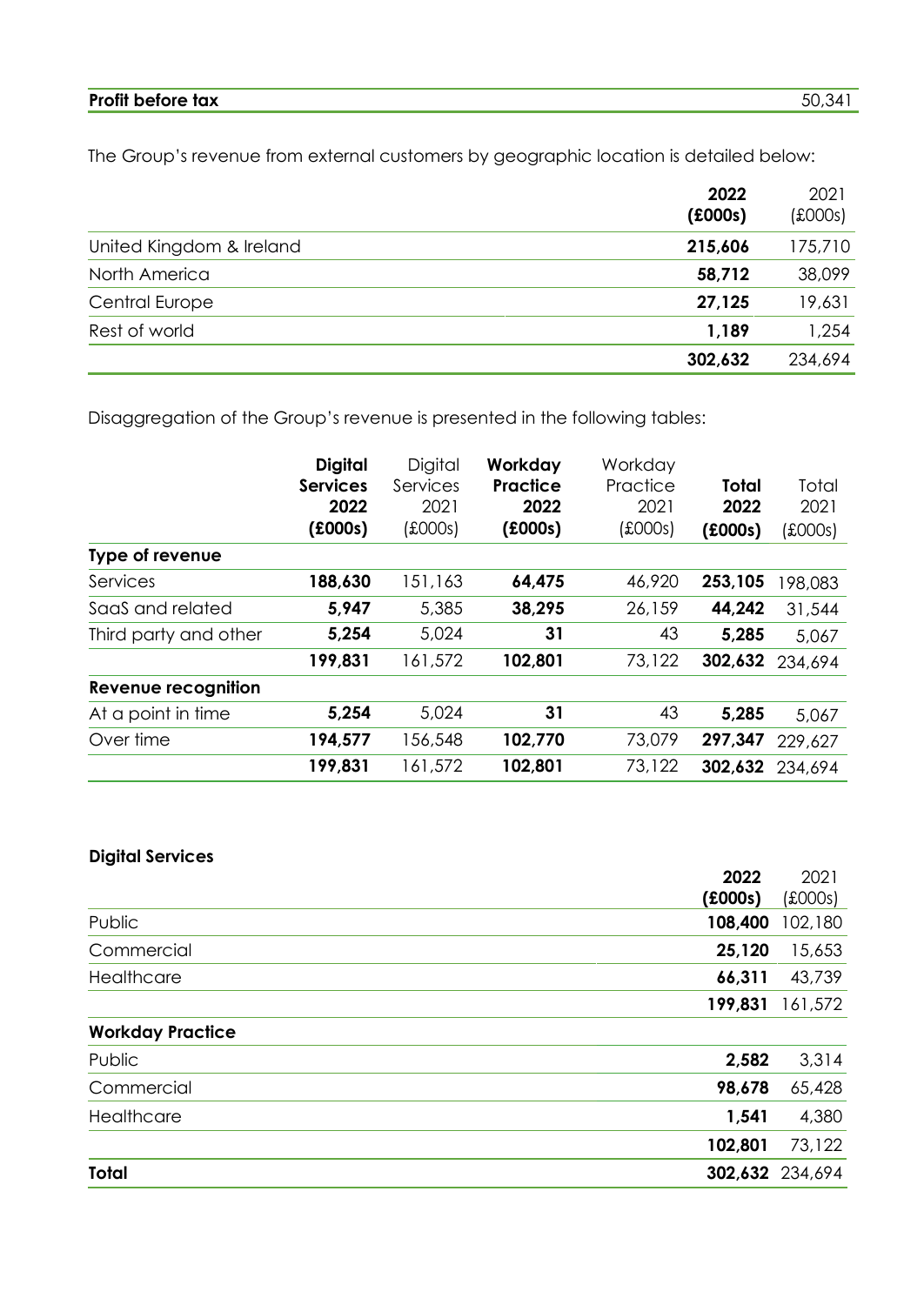Revenue for the Workday Practice can also be analysed as follows:

| 2022<br>f(000s)                   | 2021<br>$f$ (£000s) |
|-----------------------------------|---------------------|
| <b>Workday Practice</b>           |                     |
| <b>Workday Services</b><br>70,868 | 48,972              |
| 31,933<br>Smart                   | 24,150              |
| 102,801                           | 73,122              |

## **3. Profit for the year**

Profit for the year has been arrived at after charging/(crediting):

| 2022<br>(£000s)                                         | 2021<br>$f$ (£000s) |
|---------------------------------------------------------|---------------------|
| 168,395<br>Total staff costs                            | 125,962             |
| (479)<br>Government grants                              | (2,193)             |
| Research and development expensed as incurred<br>6,176  | 4,162               |
| Research and Development Expenditure Credit<br>(3, 205) | (3,643)             |
| Depreciation of property, plant and equipment<br>1,538  | 921                 |
| Depreciation of right-of-use assets<br>1,654            | 1,786               |
| Loss on disposal of property, plant and equipment<br>8  | 114                 |
| Net foreign exchange loss/(gain)<br>62                  | (128)               |
| Amortisation of acquired intangibles<br>1,890           | 383                 |

# **4. Staff numbers**

The average number of employees during the year was:

|                | 2022<br><b>Number</b> | 2021<br>Number |
|----------------|-----------------------|----------------|
| Technical      | 1,705                 | 1,283          |
| Administration | 234                   | 190            |
| Sales          | 158                   | 111            |
|                | 2,097                 | ,584           |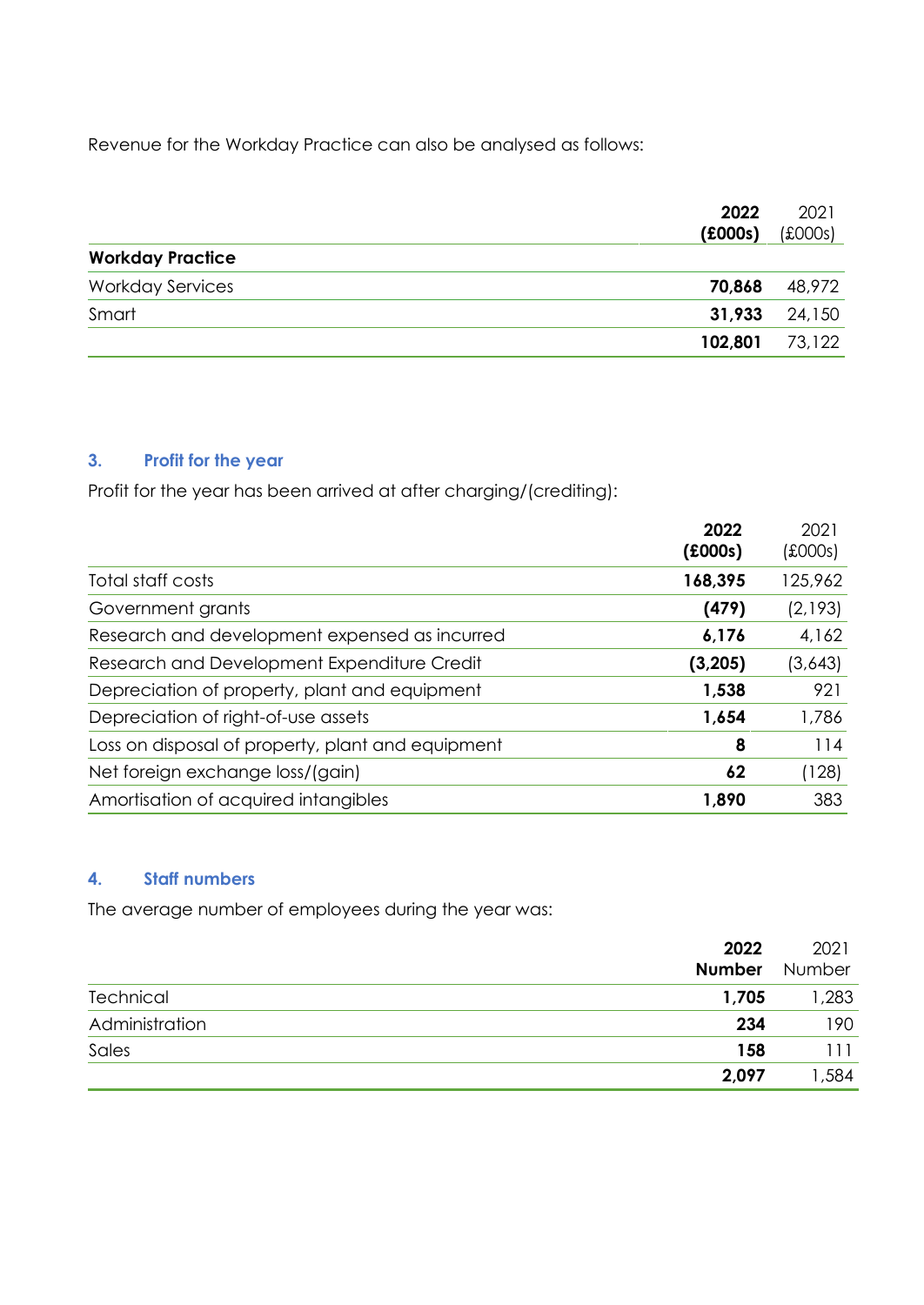#### **5. Tax expense**

|                                                   | 2022<br>(£000s) | 2021<br>$f$ (£000s) |
|---------------------------------------------------|-----------------|---------------------|
| <b>Current tax expense:</b>                       |                 |                     |
| Current year (UK)                                 | 7,882           | 9,233               |
| Current year (overseas)                           | 4,011           | 2,433               |
| Adjustments in respect of prior years             | (1,043)         | (47)                |
|                                                   | 10,850          | 11,619              |
| Deferred tax                                      |                 |                     |
| Origination and reversal of temporary differences | (1, 187)        | (879)               |
| Adjustment to prior years                         | 637             |                     |
| Change in tax rate                                | (75)            |                     |
|                                                   | (625)           | (879)               |
|                                                   | 10,225          | 10,740              |

In addition to the amount charged to the statement of comprehensive income, the following amounts relating to tax have been recognised directly in equity in relation to share based payments:

|                                                    | 2022<br>(£000s) | 2021<br>(£000s) |
|----------------------------------------------------|-----------------|-----------------|
| <b>Current tax</b>                                 |                 |                 |
| Permanent element of share-based payment deduction | 1,610           | 441             |
| Deferred tax                                       |                 |                 |
| Deferred tax on share-based payments               | (883)           | 804, ا          |
| Effect of rate change                              | 603             |                 |
| Total tax recognised directly in equity            | 1,330           | 2.245           |

UK corporation tax has been calculated at 19% (2021: 19%) of the estimated taxable profit for the year, the prevailing rate at the balance sheet date. Taxation for other jurisdictions is calculated at the rates prevailing in the respective jurisdictions. The effective tax rate for 2022 was 22% (2021: 21%).

On 24 May 2021, the UK Finance Act 2021 was substantively enacted, increasing the corporate tax rate to 25% effective from 1 April 2023. The change to the main rate of corporation tax was substantively enacted by the balance sheet date and therefore included in these financial statements. Temporary differences have been remeasured using these enacted tax rates that are expected to apply when the liability is settled, or the asset realised. The impact of this remeasurement has resulted in an uplift in deferred tax assets of £0.9 million.

We envisage our future effective tax rates to be broadly in line with the main UK corporation tax rate.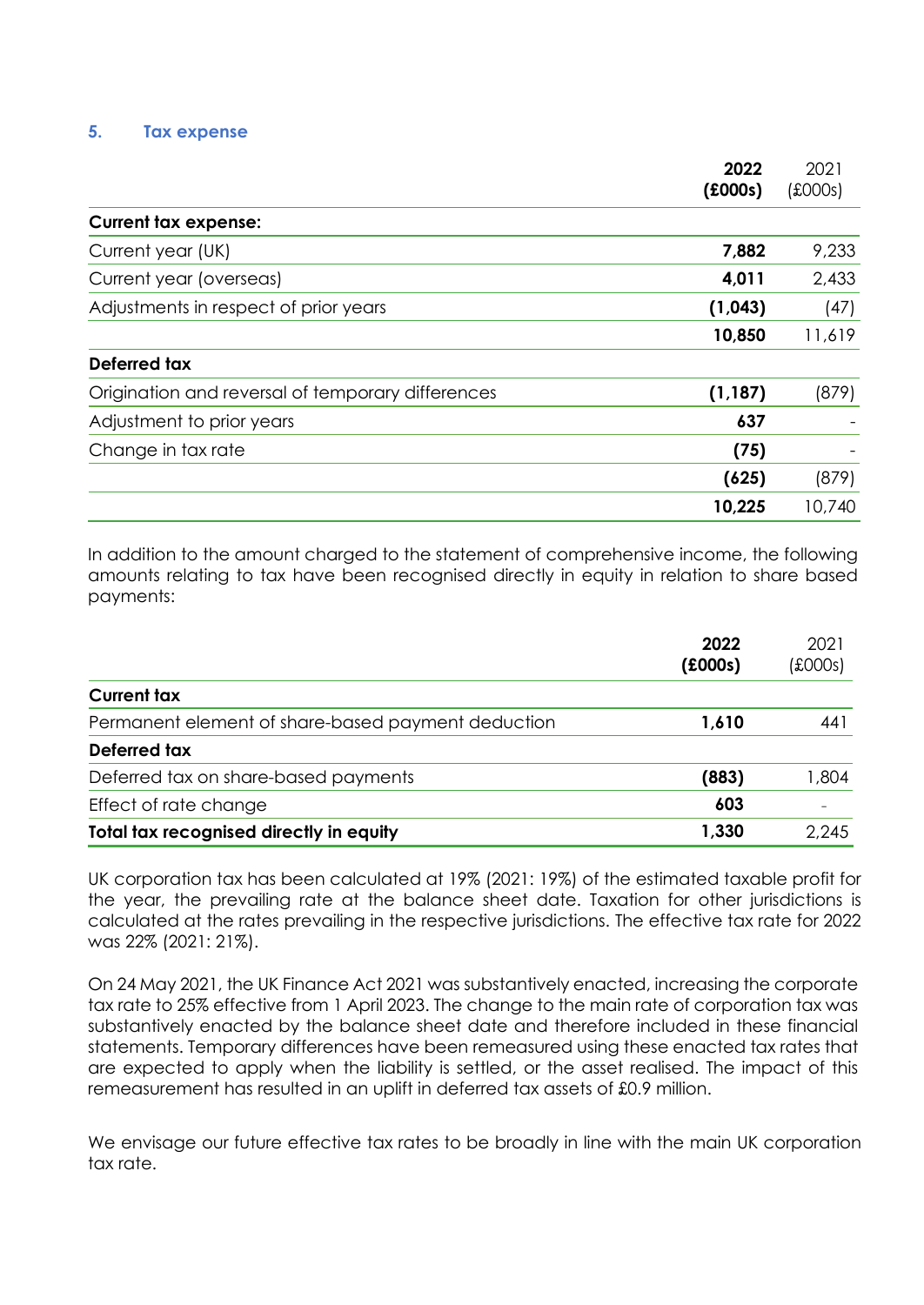The Group's tax charge can be reconciled to the profit in the income statement and effective tax rate as follows:

|                                                       | 2022<br>f(000s) | 2021<br>(£000s) |
|-------------------------------------------------------|-----------------|-----------------|
| Profit before tax on continuing operations            | 45,993          | 50,341          |
| Tax at the UK corporation tax rate of 19% (2021: 19%) | 8,739           | 9,565           |
| Expenses not deductible for tax purposes              | 1,050           | 544             |
| Tax exempt income                                     | (35)            | (60)            |
| Effect of foreign exchange on consolidation           | 214             | (65)            |
| Effect of tax rates in foreign jurisdictions          | 671             | 803             |
| Adjustments to tax charge in respect of prior years   | (406)           | (47)            |
| Change in UK tax rates                                | (8)             |                 |
| Tax expense for the year                              | 10,225          | 10,740          |
| <b>Effective tax rate</b>                             | 22%             | 21%             |

## **6. Dividend**

|                                                                      | 2022    | 2021        |
|----------------------------------------------------------------------|---------|-------------|
|                                                                      | f(000s) | $f$ (£000s) |
| Amounts recognised as distributions to equity holders in the period: |         |             |
| Interim dividend for 2022 of 7.1p per share                          | 8,774   |             |
| Final dividend for 2021 of 15.1p per share                           | 18,645  |             |
| Interim dividend for 2021 of 6.4p per share                          |         | 7,831       |
| Special dividend paid September 2020 of 6.7p per share               |         | 8.195       |
|                                                                      | 27,419  | 16,026      |

The Board has proposed a final dividend in respect of the year ended 31 March 2022 subject to approval by shareholders at the Annual General Meeting. This dividend has not been recognised as a liability in these financial statements and there are no tax consequences. The proposed final dividend, if approved by shareholders, will be 15.1p per share (£18.7 million in total) and payable on 28 October 2022 to all shareholders on the Register of Members on 7 October 2022, and with an ex-dividend date of 6 October 2022.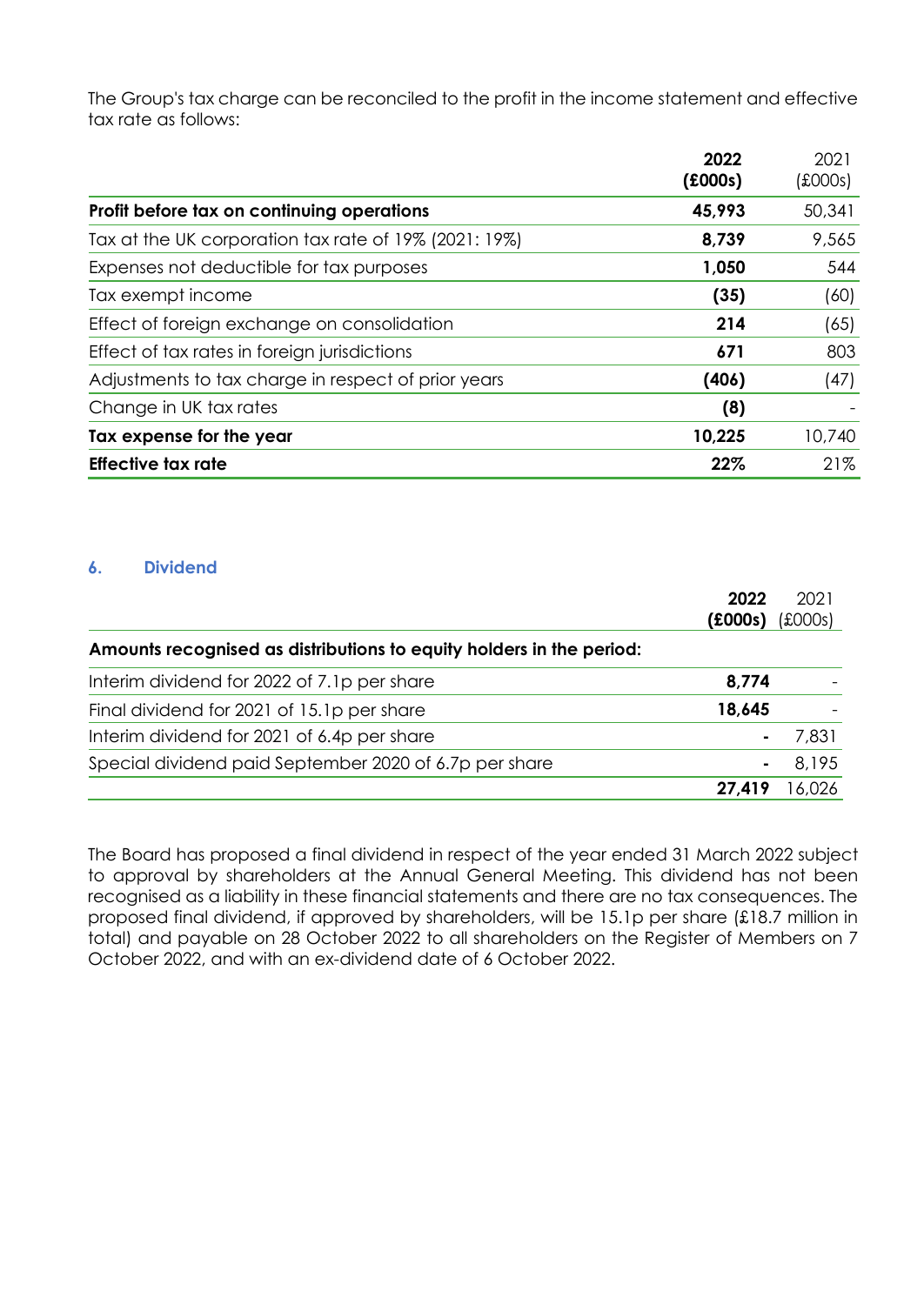#### **7. Earnings per share**

#### *Basic*

The calculation of basic earnings per share (EPS) has been based on the following profit attributable to ordinary shareholders and weighted-average number of ordinary shares outstanding.

| 2022<br>f(000s)                                                   | 2021<br>(£000s)            |
|-------------------------------------------------------------------|----------------------------|
| Profit attributable to ordinary shareholders<br>35,768            | 39,601                     |
|                                                                   | <b>Thousands</b> Thousands |
| 122,785<br>Issued ordinary shares at 1 April                      | 122,089                    |
| Effect of shares held in trust<br>(863)                           | (917)                      |
| Effect of share options vested and exercised<br>802               | 646                        |
| Effect of shares issued related to a business combination<br>31   |                            |
| Effect of shares issued related to free share awards<br>49        | 80                         |
| Weighted average number of ordinary shares at 31 March<br>122,804 | 121,898                    |
| <b>Basic earnings per share</b><br>29.1 <sub>p</sub>              | 32.5p                      |

#### *Diluted*

The calculation of diluted EPS has been based on the following profit attributable to ordinary shareholders and weighted-average number of ordinary shares outstanding after adjustment for the effects of all dilutive potential ordinary shares.

|                                                                              | 2022<br>(£000s) | 2021<br>(£000s)            |
|------------------------------------------------------------------------------|-----------------|----------------------------|
| Profit attributable to ordinary shareholders                                 | 35,768          | 39,601                     |
|                                                                              |                 | <b>Thousands</b> Thousands |
| Weighted average number of ordinary shares (basic)                           | 122,804         | 121,898                    |
| Effect of share options on issue                                             | 1,256           | 611                        |
| Effect of shares held in trust                                               | 863             | 917                        |
| Effect of potential shares to be issued related to a business<br>combination | 410             |                            |
| Weighted average number of ordinary shares (diluted) at 31 March             | 125,333         | 123,426                    |
| Diluted earnings per share                                                   | 28.5p           | 32.1p                      |

The average market value of the Company's shares for the purpose of calculating the dilutive effect of share options was based on quoted market prices for the year during which the options were outstanding.